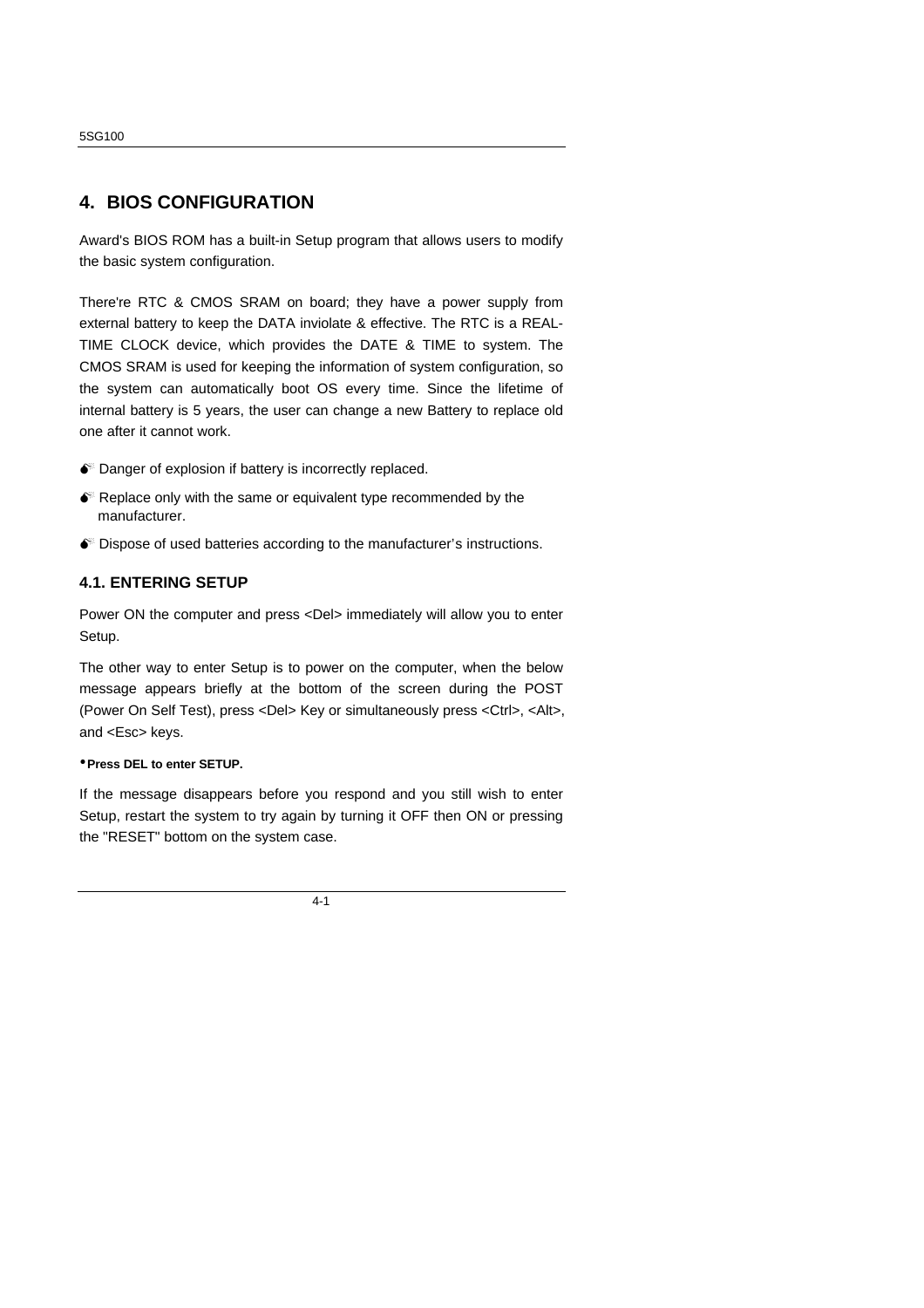You may also restart by simultaneously press <Ctrl>,<Alt>, and <Del> keys.

# **4.2. CONTROL KEYS**

| Up arrow           | Move to previous item.                                                                                                                               |
|--------------------|------------------------------------------------------------------------------------------------------------------------------------------------------|
| Down arrow         | Move to next item.                                                                                                                                   |
| Left arrow         | Move to the item in the left hand.                                                                                                                   |
| <b>Right arrow</b> | Move to the item in the right hand.                                                                                                                  |
| Esc key            | Main Menu - Quit and not save changes into CMOS<br>Status Page Setup Menu and Option Page Setup Menu -<br>Exit current page and return to Main Menu. |
| PgUp key           | Increase the numeric value or make changes.                                                                                                          |
| PgDn key           | Decrease the numeric value or make changes.                                                                                                          |
| F <sub>1</sub> key | General help, only for Status Page Setup Menu and<br>Option Page Setup Menu.                                                                         |
| F <sub>2</sub> key | Change color from total 16 colors.                                                                                                                   |
| F <sub>3</sub> key | Calendar, only for Status Page Setup Menu.                                                                                                           |
| F4 key             | Reserved.                                                                                                                                            |
| F <sub>5</sub> key | Restore the previous CMOS value from CMOS, only for<br>Option Page Setup Menu.                                                                       |
| F6 key             | Load the default CMOS value from BIOS default table,<br>only for Option Page Setup Menu.                                                             |
| F7 key             | Load the default.                                                                                                                                    |
| F8 key             | Reserved.                                                                                                                                            |
| F9 key             | Reserved.                                                                                                                                            |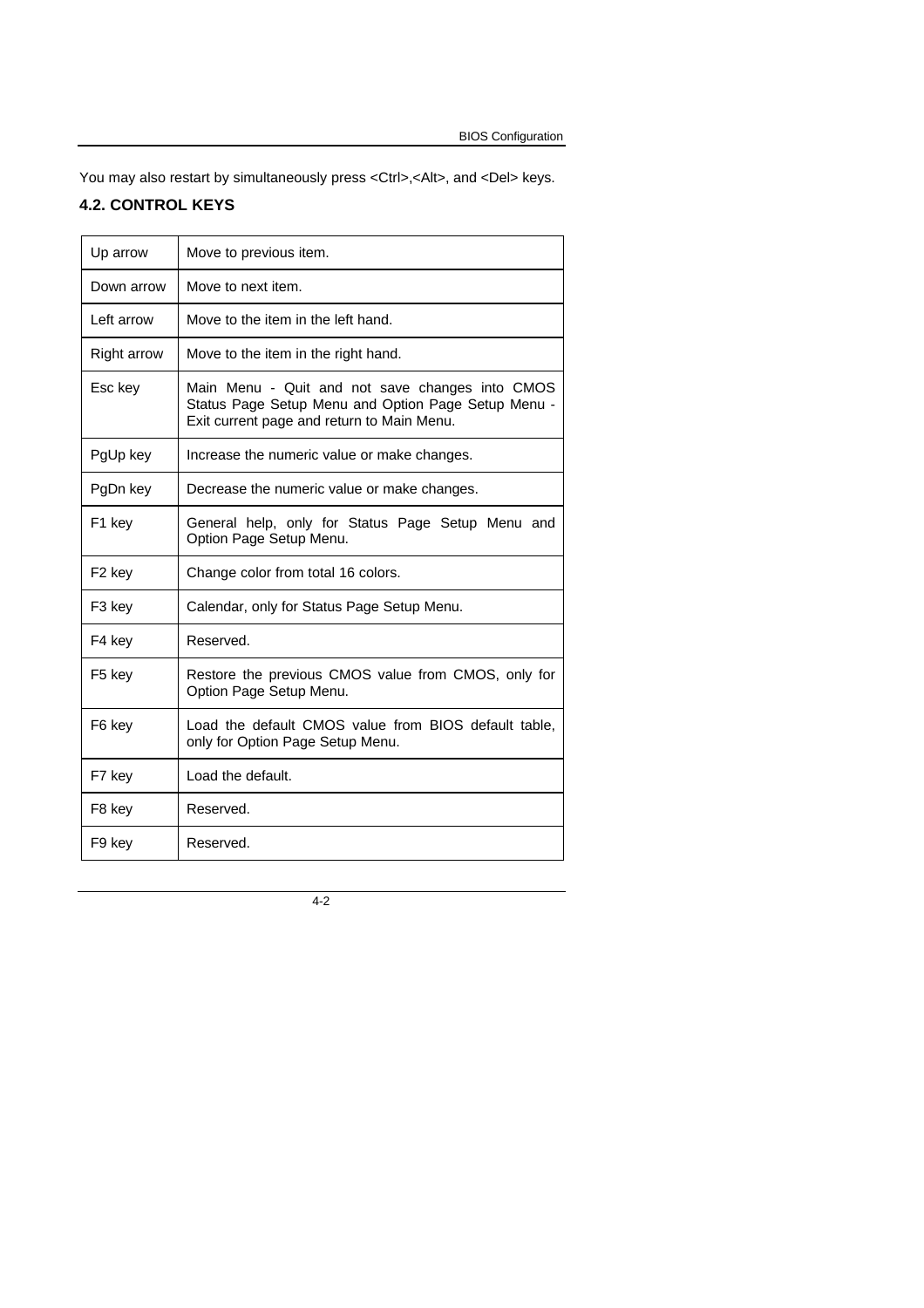| $F10$ key | Save all the CMOS changes, only for Main Menu. |
|-----------|------------------------------------------------|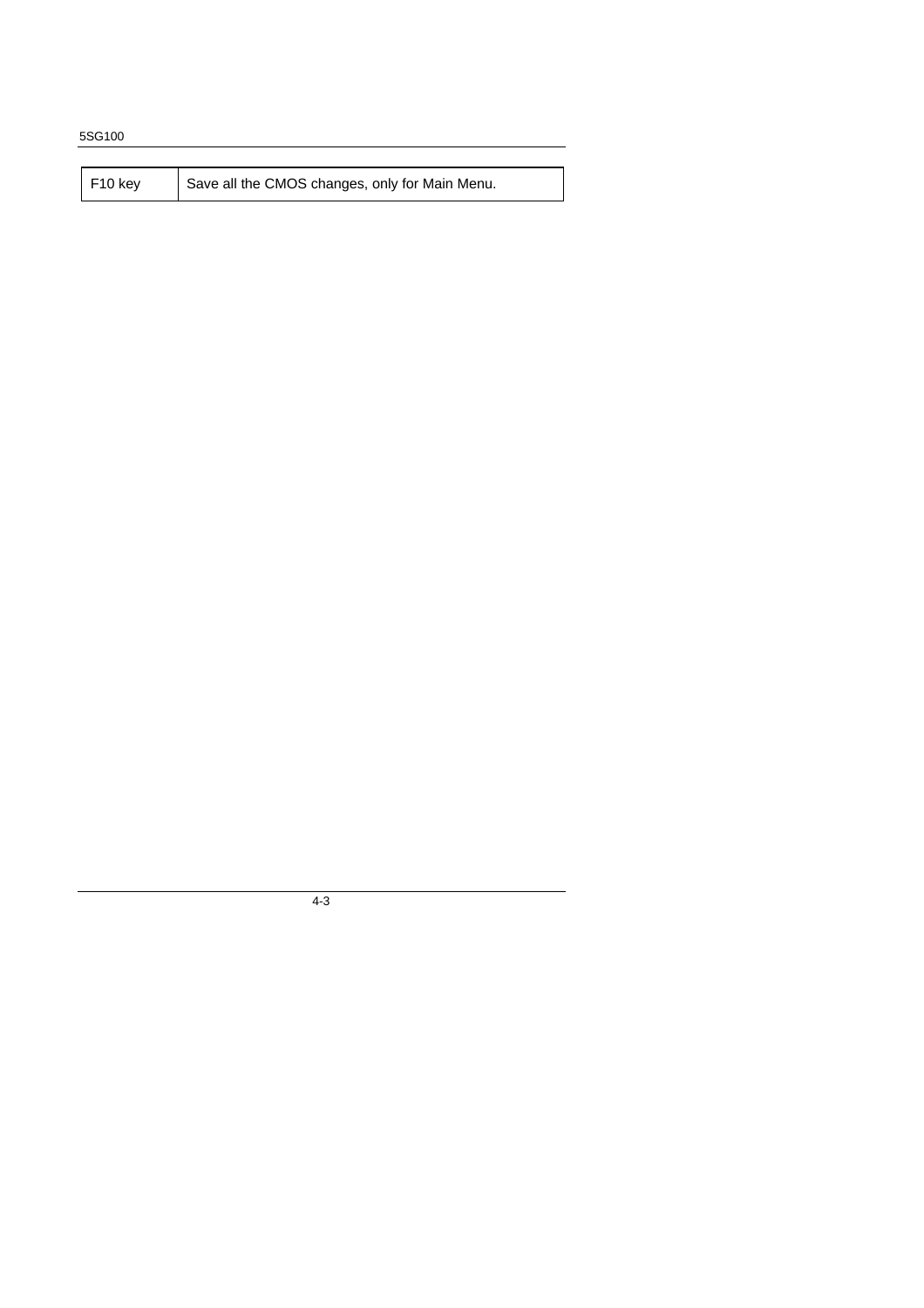#### **4.3. GETTING HELP**

#### *4.3.1. Main Menu*

The on-line description of the highlighted setup function is displayed at the bottom of the screen.

#### *4.3.2. Status Page Setup Menu / Option Page Setup Menu*

Press F1 to pop up a small help window that describes the appropriate keys to use and the possible selections for the highlighted item. To exit the Help Window press <Esc>.

#### **4.4. THE MAIN MENU**

Once you enter Award BIOS CMOS Setup Utility, the Main Menu (Figure 4.1) will appear on the screen.

The Main Menu allows you to select setup functions and exit choices. Use arrow keys to select among the items and press <Enter> to accept or enter the sub-menu.

| BIOS (2A5IKG0A)<br><b>ISH</b><br>¨cMŎŜ ŜĔŤUP ŬŤILĪTŸ<br>AWARD SOFTWARE, INC. |                                                    |  |  |
|------------------------------------------------------------------------------|----------------------------------------------------|--|--|
| <b>STANDARD CMOS SETUR</b>                                                   | INTEGRATED PERIPHERALS                             |  |  |
| <b>BIOS FEATURES SETUP</b>                                                   | SUPERVISOR PASSWORD                                |  |  |
| <b>CHIPSET FEATURES SETUP</b>                                                | <b>USER PASSWORD</b>                               |  |  |
| POWER MANAGEMENT SETUP                                                       | IDE HDD AUTO DETECTION                             |  |  |
| PNP/PCI CONFIGURATION                                                        | SAVE & EXIT SETUP                                  |  |  |
| LOAD BIOS DEFAULTS                                                           | EXIT WITHOUT SAVING                                |  |  |
| LOAD SETUP DEFAULTS                                                          |                                                    |  |  |
| Esc : Quit<br>F10 : Save & Exit Setup                                        | ↑↓ ◆ ←   : Select Item<br>(Shift)F2 : Change Color |  |  |
|                                                                              |                                                    |  |  |
|                                                                              |                                                    |  |  |

Figure 4.1: Main Menu

• Standard CMOS setup

This setup page includes all the items in a standard compatible BIOS.

• BIOS features setup

This setup page includes all the items of Award special enhanced features.

• Chipset features setup

This setup page includes all the items of chipset special features.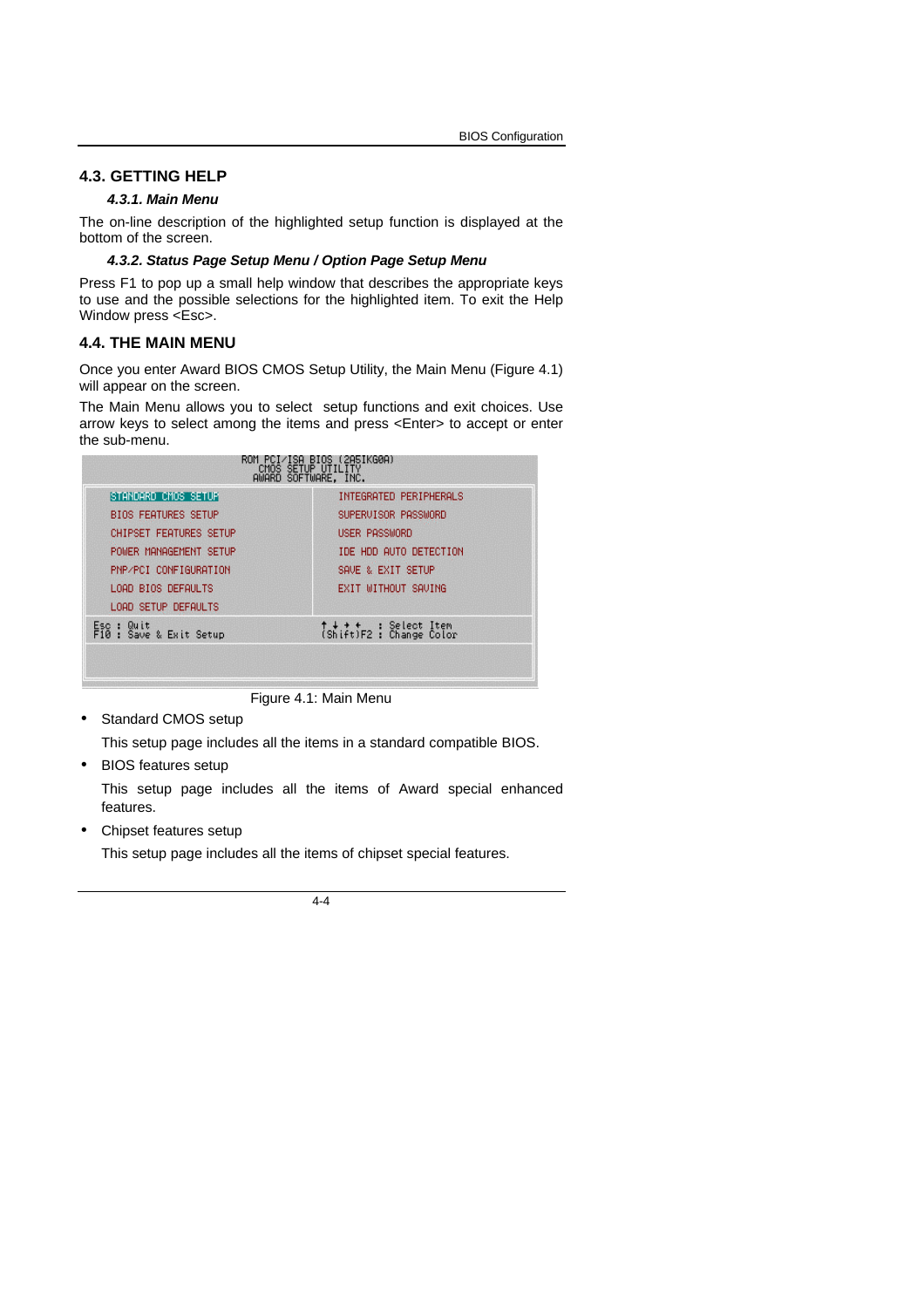• Power management setup

This setup page includes all the items of Green function features.

• PNP/PCI configuration

This setup page includes all the items of PNP/PCI configuration features.

• Load BIOS defaults

BIOS defaults indicates the most appropriate value of the system parameter which the system would be in safe configuration.

- Load setup defaults BIOS defaults indicates the most appropriate value of the system parameter which the system would be in safe configuration.
- Integrated Peripherals

This setup page includes all the items of peripherals features.

• Supervisor Password

Change, set, or disable password. It allows you to limit access to the system and Setup, or just to Setup.

• User Password

Change, set, or disable password. It allows you to limit access to the system.

- IDE HDD auto detection
- Automatically configure hard disk parameter.
- Save & exit setup Save CMOS value changes to CMOS and exit setup.
- Exit without save Abandon all CMOS value changes and exit setup.

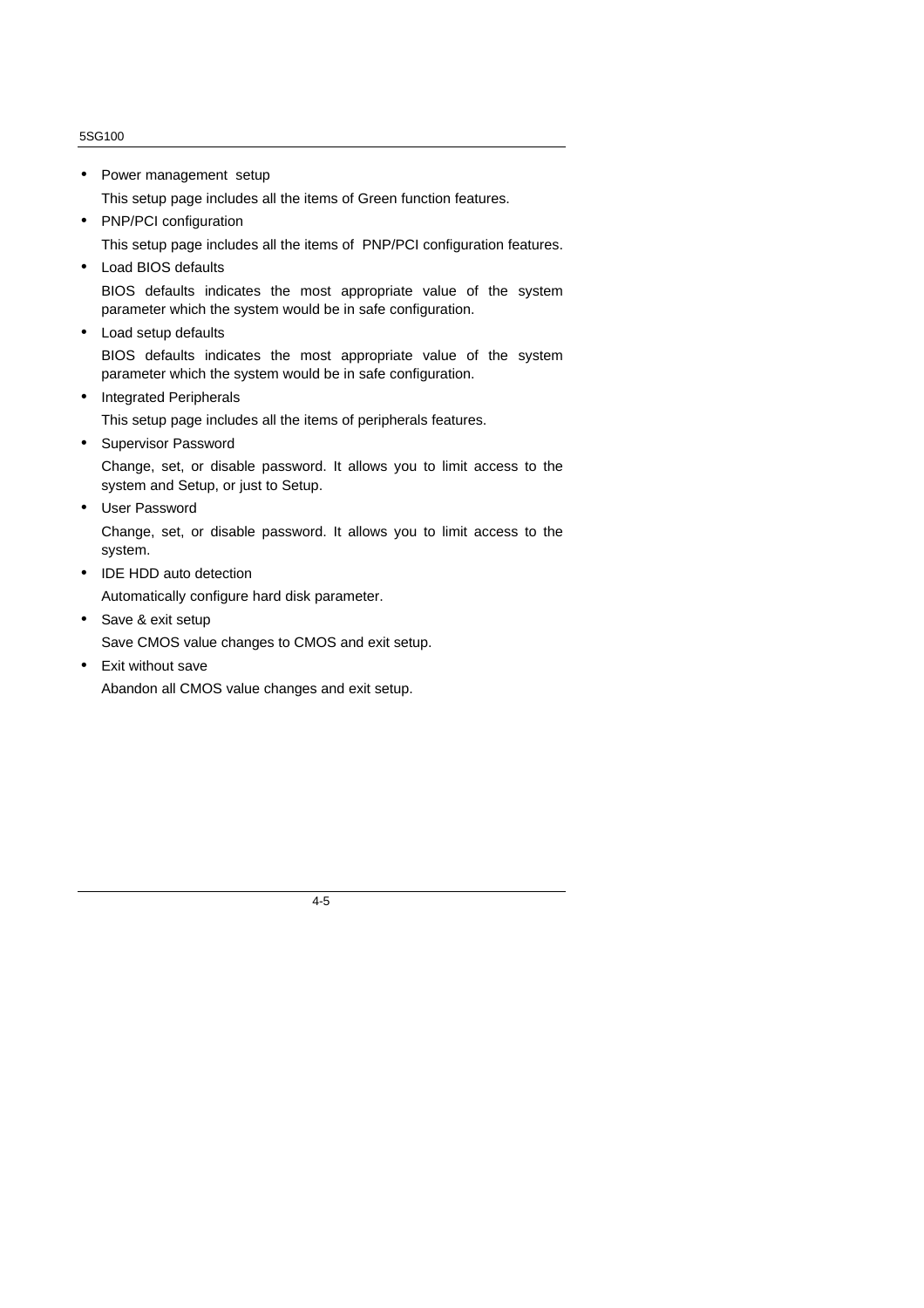#### **4.5. STANDARD CMOS SETUP MENU**

The items in Standard CMOS Setup Menu (Figure 4.2) are divided into 9 categories. Each category includes no, one or more than one setup items. Use the arrows to highlight the item and then use the <PgUp> or <PgDn>

|                                                                                                                  | ROM PCI/ISA BIOS (2A69JGON)<br>STANDARD CMOS SETUP<br>AWARD SOFTWARE, INC. |      |      |                                                   |                    |                        |                              |
|------------------------------------------------------------------------------------------------------------------|----------------------------------------------------------------------------|------|------|---------------------------------------------------|--------------------|------------------------|------------------------------|
| Date (mm:dd:yy) : Thu, May 28 1998<br>Time (hh:mm:ss) : 17 : 35 : 23                                             |                                                                            |      |      |                                                   |                    |                        |                              |
| <b>HARD DISKS</b><br><b>TYPE</b>                                                                                 | <b>SIZE</b>                                                                |      |      | CYLS HEAD PRECOMP LANDZ SECTOR                    |                    |                        | MODE                         |
| Primary Master : <mark>Auto</mark><br>Primary Slave : Auto<br>Secondary Master Auto<br>Secondary Slave :<br>Auto | 2000                                                                       | DODO | DODO | DODO                                              | 2000               | 2000                   | AUTO<br>AUTO<br>AUTO<br>AUTO |
| Drive A : 1.44M, 3.5 in.<br>Drive B : None<br>Floppy 3 Mode Support : Disabled                                   |                                                                            |      |      | Base Memory:<br>Extended Memory:<br>Other Memory: |                    | 640K<br>15360K<br>384K |                              |
| Video : EGA/VGA<br>Halt On : No Errors                                                                           |                                                                            |      |      | Total Memory:                                     |                    | 16384K                 |                              |
| ESC : Quit<br>F1 : Help<br>: Help                                                                                | ↑ ↓ ↑ ↑ ↓ Select Item<br>(Shift)F2 : Change Color                          |      |      |                                                   | PU/PD/+/- : Modify |                        |                              |

keys to select the value you want in each item.

Figure 4.2: Standard CMOS Setup Menu

#### • Date

The date format is <day>, <date> <month> <year>. Press <F3> to show the calendar.

| Day   | The day, from Sun to Sat, determined by the BIOS and is |
|-------|---------------------------------------------------------|
|       | display-only                                            |
| Date  | The date, from 1 to 31 (or the maximum allowed in the   |
|       | month)                                                  |
| Month | The month, Jan. through Dec.                            |
| Year  | The year, from 1994 through 2079                        |

• Time

The time format in <hour> <minute> <second>.

The time is calculated base on the 24-hour military-time clock.

For example, 1 p.m. is 13:00:00.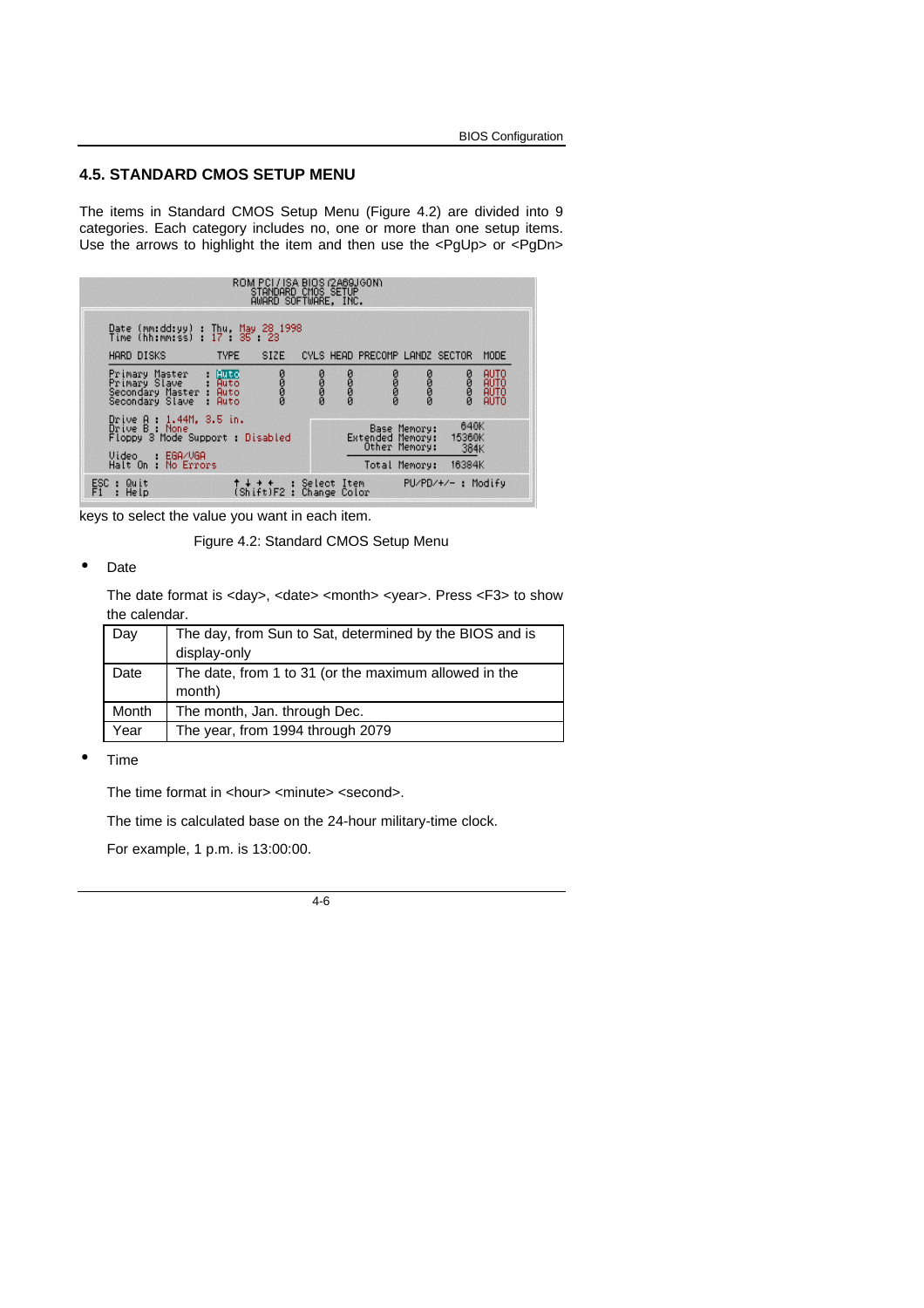#### • Primary HDDs / Secondary HDDs

The category identify the types of hard disk from drive C to drive F

4 devices that has been installed in the computer.

There are three options for definable type; User, Auto and None .

Type User is user-definable; and type Auto means automatically detecting HDD's type and None means No IDE HDD installed.

If you select Type User, related information is asked to be entered to the following items.

Enter the information directly from the keyboard and press <Enter>.

Those information should be provided in the documentation from your hard disk vendor or the system manufacturer.

| CYLS.           | number of cylinders |
|-----------------|---------------------|
| <b>HEADS</b>    | number of heads     |
| <b>PRECOMP</b>  | write precomp       |
| <b>LANDZONE</b> | landing zone        |
| <b>SECTORS</b>  | number of sectors   |

If a hard disk has not been installed select NONE and press <Enter>.

• Drive A type / Drive B type

The category identify the types of floppy disk drive A or drive B that has been installed in the computer.

| None | No floppy drive installed                                                     |
|------|-------------------------------------------------------------------------------|
|      | 360K, 5.25 in.   5-1/4 inch PC-type standard drive; 360 kilobyte<br>capacity. |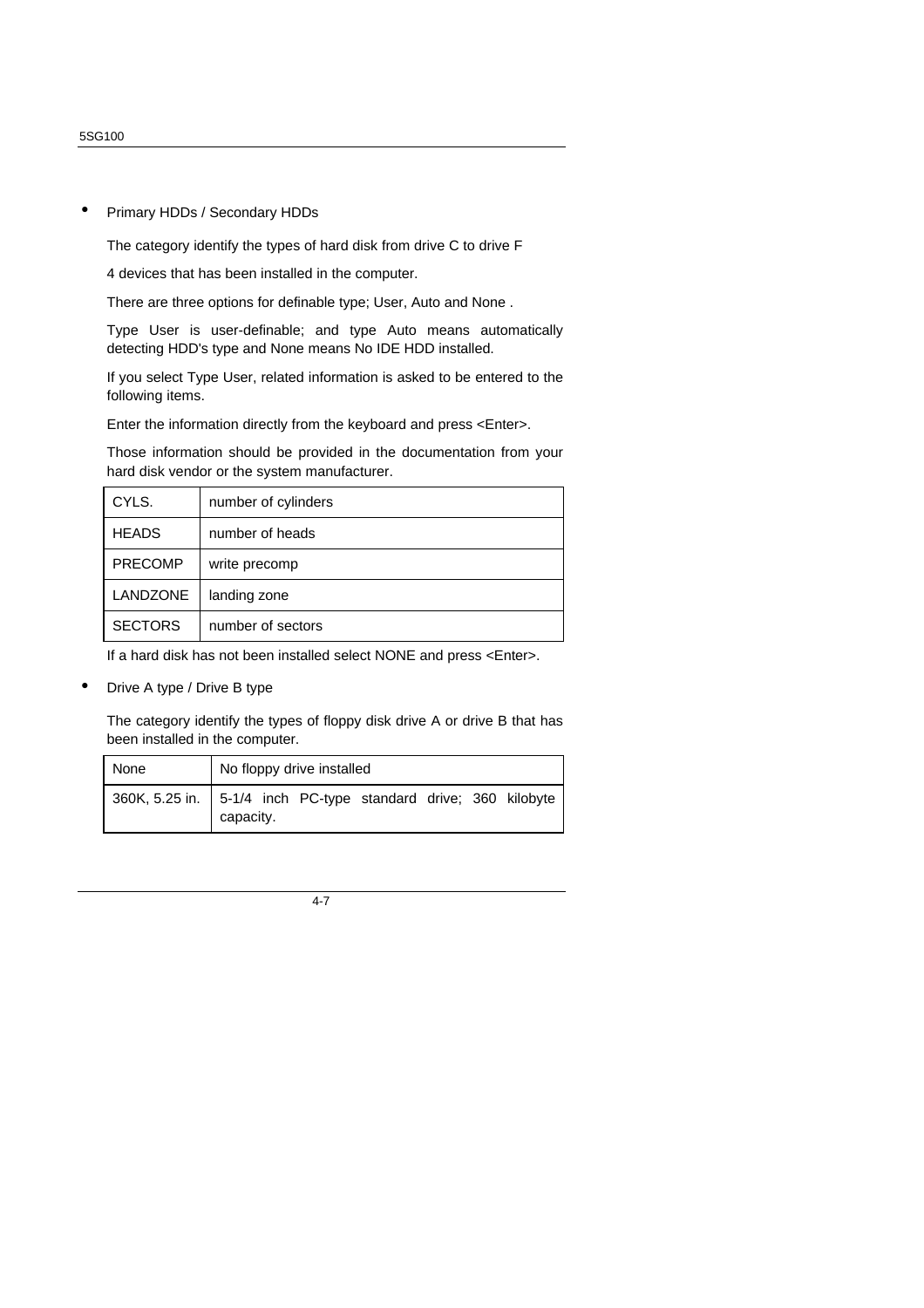BIOS Configuration

| 1.2M, 5.25 in. | 5-1/4 inch AT-type high-density drive; 1.2 megabyte<br>capacity (3-1/2 inch when 3 Mode is Enabled). |  |  |  |
|----------------|------------------------------------------------------------------------------------------------------|--|--|--|
| 720K, 3.5 in.  | 3-1/2 inch double-sided drive; 720 kilobyte capacity                                                 |  |  |  |
| 1.44M, 3.5 in. | 3-1/2 inch double-sided drive; 1.44 megabyte<br>capacity.                                            |  |  |  |
| 2.88M, 3.5 in. | 3-1/2 inch double-sided drive; 2.88 megabyte<br>capacity.                                            |  |  |  |

• Floppy 3 Mode Support (for Japan Area)

| <b>Disable</b> | Normal Floppy Drive.                 |
|----------------|--------------------------------------|
| Drive A        | Drive A is 3 mode Floppy Drive.      |
| Drive B        | Drive B is 3 mode Floppy Drive.      |
| <b>Both</b>    | Drive A & B are 3 mode Floppy Drive. |

• Video

The category detects the type of adapter used for the primary system monitor that must match your video display card and monitor.

Although secondary monitors are supported, you do not have to select the type in setup.

| EGA/VGA     | Enhanced Graphics Adapter/Video Graphics Array. For<br>EGA, VGA, SVGA, or PGA monitor adapters |
|-------------|------------------------------------------------------------------------------------------------|
| CGA 40      | Color Graphics Adapter, power up in 40 column mode                                             |
| CGA 80      | Color Graphics Adapter, power up in 80 column mode                                             |
| <b>MONO</b> | Monochrome<br>high<br>includes<br>resolution<br>adapter,<br>monochrome adapters                |

• Halt on

The category determines whether the computer will stop if an error is detected during power up.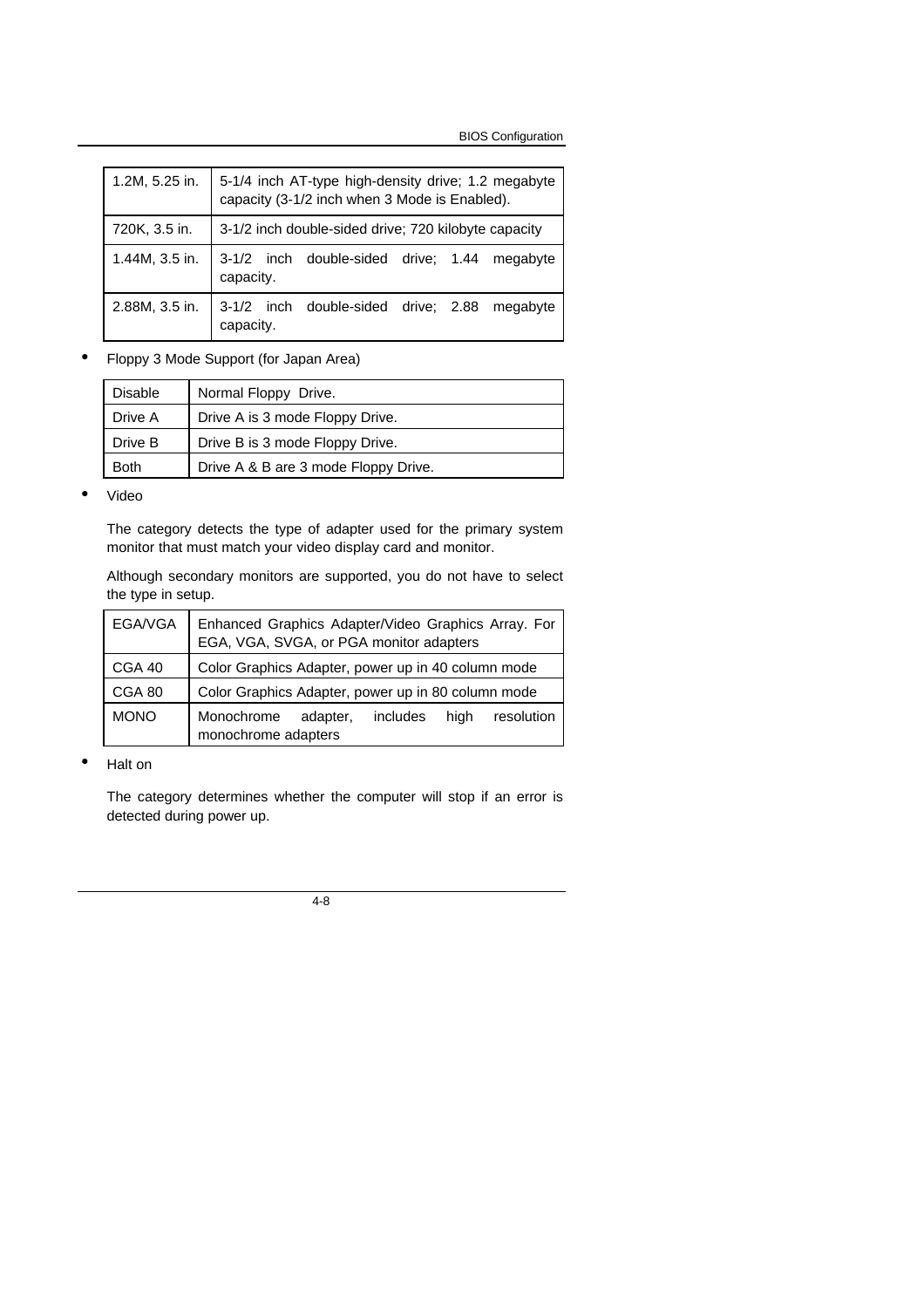| <b>NO Errors</b>  | The system boot will not be stopped for any error<br>that may be detected                           |
|-------------------|-----------------------------------------------------------------------------------------------------|
| All Errors        | Whenever the BIOS detects a non-fatal error, the<br>system will be stopped and you will be prompted |
| All, But Keyboard | The system boot will not stop for a keyboard<br>error; it will stop for all other errors            |
| All, But Diskette | The system boot will not stop for a disk error; it<br>will stop for all other errors                |
| All, But Disk/Key | The system boot will not stop for a keyboard or<br>disk error; it will stop for all other errors    |

#### **Memory**

The category is display-only which is determined by POST (Power On Self Test) of the BIOS.

#### Base Memory

The POST of the BIOS will determine the amount of base (or conventional) memory installed in the system.

The value of the base memory is typically 512 K for systems with 512 K memory installed on the motherboard, or 640 K for systems with 640 K or more memory installed on the motherboard.

#### Extended Memory

The BIOS determines how much extended memory is present during the POST.

This is the amount of memory located above 1 MB in the CPU's memory address map.

#### Expanded Memory

Expanded Memory in memory defined by the Lotus / Intel / Microsoft (LIM) standard as EMS.

Many standard DOS applications can not utilize memory above 640, the Expanded Memory Specification (EMS) swaps memory which not utilized by DOS with a section, or frame, so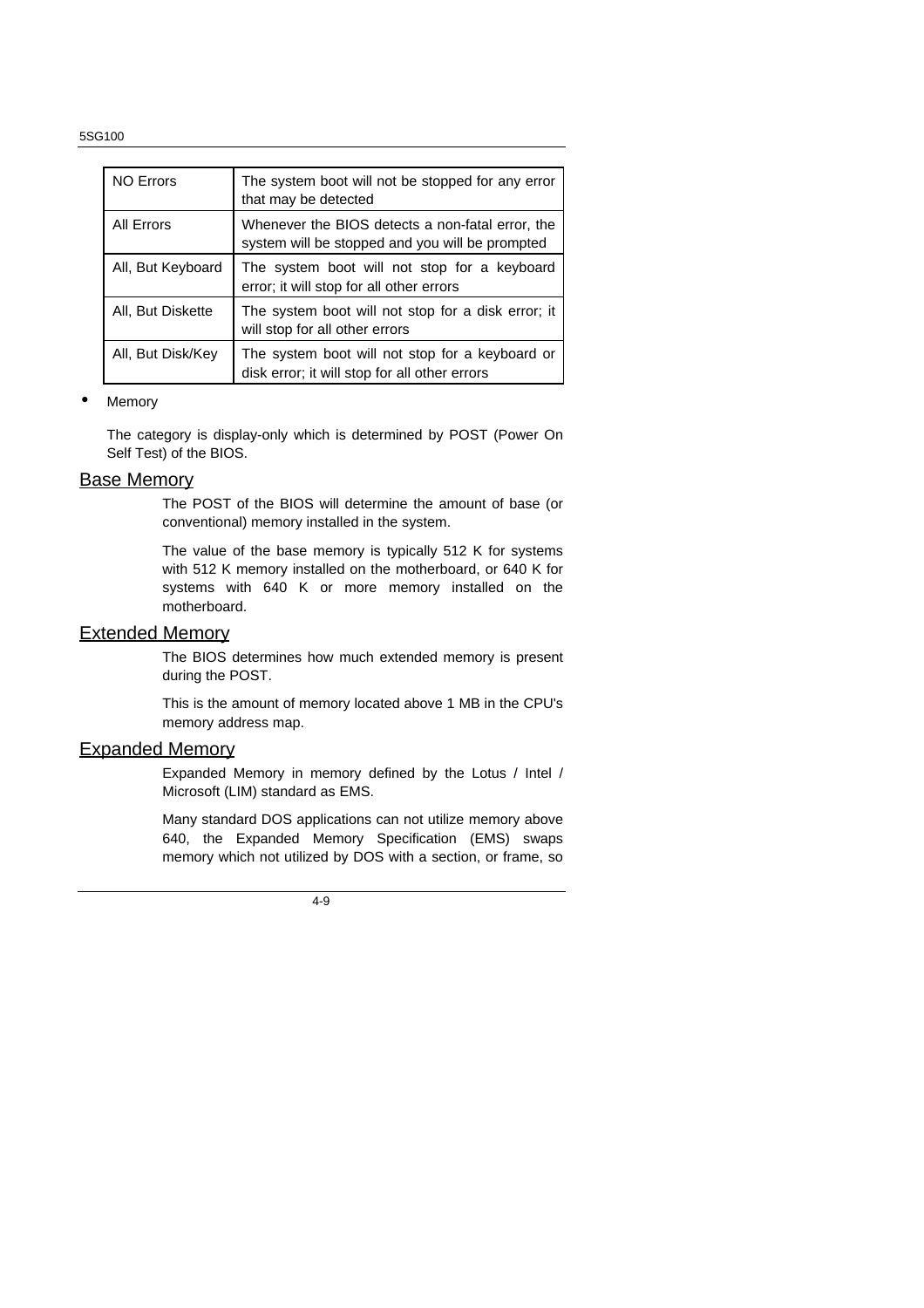these applications can access all of the system memory.

Memory can be swapped by EMS is usually 64K within 1 MB or memory above 1 MB, depends on the chipset design.

Expanded memory device driver is required to use memory as Expanded Memory.

## **Other Memory**

This refers to the memory located in the 640 to 1024 address space. This is memory that can be used for different applications.

DOS uses this area to load device drivers to keep as much base memory free for application programs. Most use for this area is Shadow RAM.

#### **4.6. BIOS FEATURES SETUP**



Figure 4.3: BIOS Features Setup

• Virus Warning

If it is set to enable, the category will flash on the screen when there is any attempt to write to the boot sector or partition table of the hard disk drive. The system will halt and the warning message will appear in the mean time. You can run anti-virus program to locate the problem.

The default value is Disabled.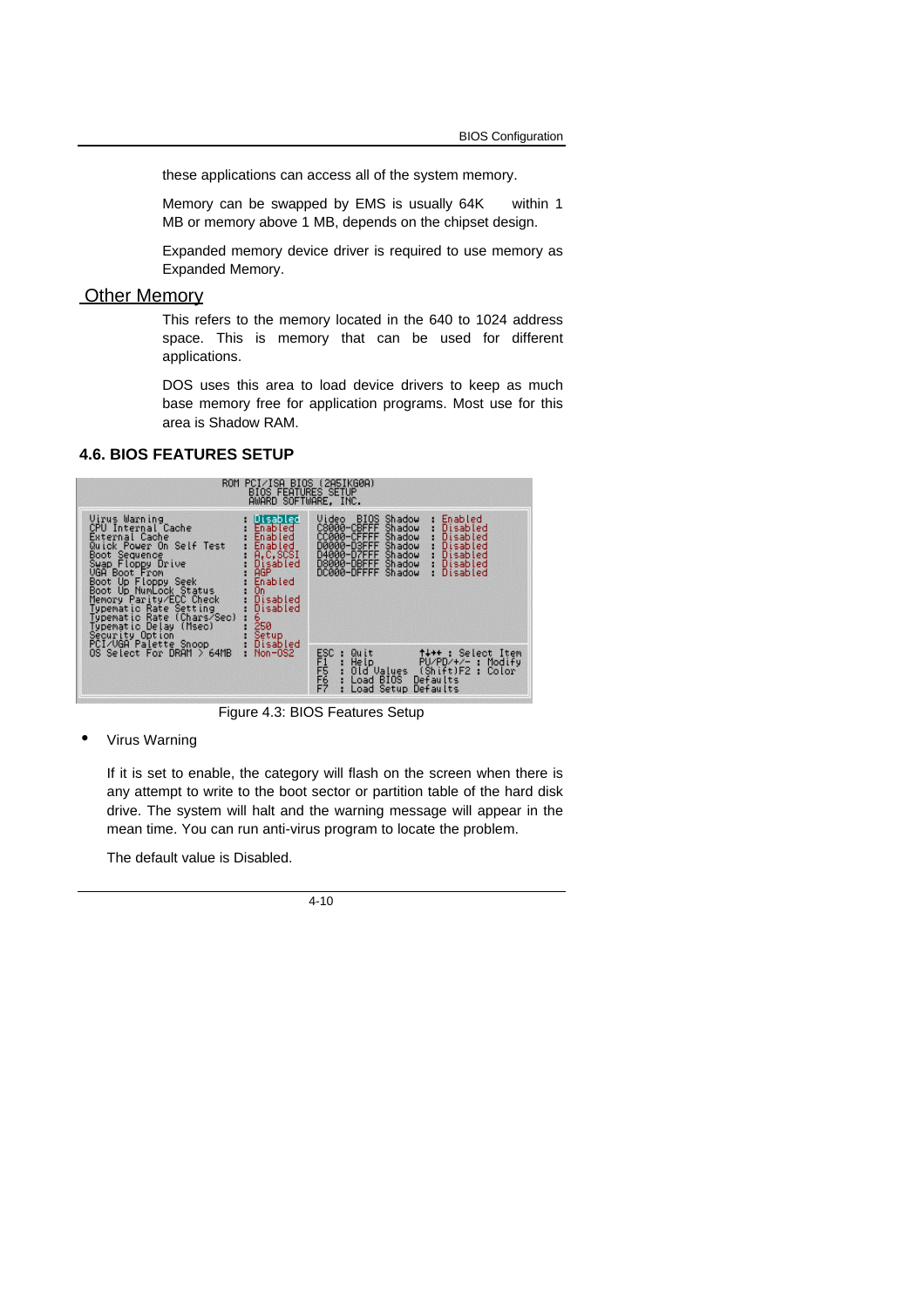| Enabled         | Activate automatically when the system boots up causing |
|-----------------|---------------------------------------------------------|
|                 | a warning message to appear when anything attempts to   |
|                 | access the boot sector or hard disk partition table.    |
| <b>Disabled</b> | No warning message appears when anything attempts to    |
|                 | access the boot sector or hard disk partition table.    |

• CPU Internal Cache / External Cache

These two categories speed up memory access. However, it depends on CPU / chipset design.

The default value is Enabled.

| Enabled | Enable cache function.           |
|---------|----------------------------------|
|         | Disabled Disable cache function. |

• Quick Power On Self Test

This category speeds up Power On Self Test (POST) after you power on the computer. If it set to Enable, BIOS will skip some check items during POST.

The default value is Enabled.

| Enabled   Enable quick POST. |
|------------------------------|
| Disabled   Normal POST.      |

**Boot Sequence** 

This category determines which drive computer searches first for the disk operating system (i.e., DOS).

The default value is A,C,SCSI.

| A,C,SCSI  | System will first search for floppy disk drive then<br>hard disk (C) drive and SCSI drive.  |
|-----------|---------------------------------------------------------------------------------------------|
| C.A.SCSI  | System will first search for hard disk (C) drive then<br>floppy disk drive and SCSI drive.  |
| C,CDROM,A | System will first search for hard disk (C) drive then<br>CDROM drive and floppy disk drive. |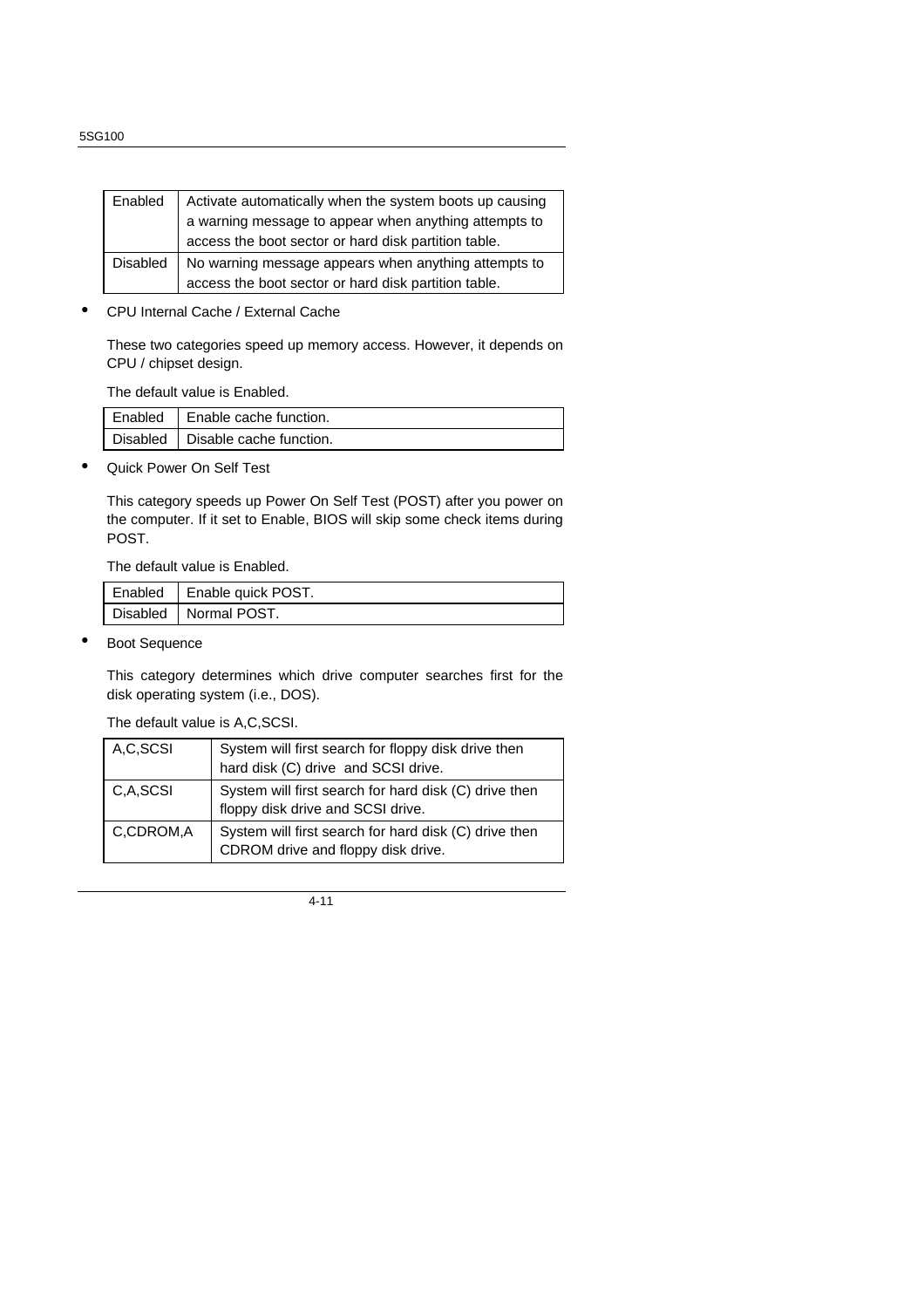BIOS Configuration

| CDROM, C, A | System will first search for CDROM drive then hard<br>disk (C) drive and floppy disk drive.   |
|-------------|-----------------------------------------------------------------------------------------------|
| D,A,SCSI    | System will first search for hard disk (D) drive then<br>floppy disk drive and SCSI drive.    |
| E,A,SCSI    | System will first search for hard disk (E) drive then<br>floppy disk drive and SCSI drive.    |
| F,A,SCSI    | System will first search for hard disk (F) drive then<br>floppy disk drive and SCSI drive.    |
| SCSI, A, C  | System will first search for SCSI drive then floppy<br>disk drive and hard disk (C) drive.    |
| SCSI,C,A    | System will first search for SCSI drive and hard disk<br>(C) drive then floppy disk drive.    |
| C only      | System will only search for hard disk (C) drive.                                              |
| LS/ZIP,C    | System will first search for floppy disk drive (LS) or<br>ZIP drive then hard disk (C) drive. |

## • Swap Floppy Drive

The default value is Disabled.

| Enabled   Floppy A & B will be swapped under DOS.  |
|----------------------------------------------------|
| Disabled   Floppy A & B will be normal definition. |

• VGA Boot From

The default value is AGP.

| GP | VGA Boot From AGP        |
|----|--------------------------|
|    | <b>VGA Boot From PCI</b> |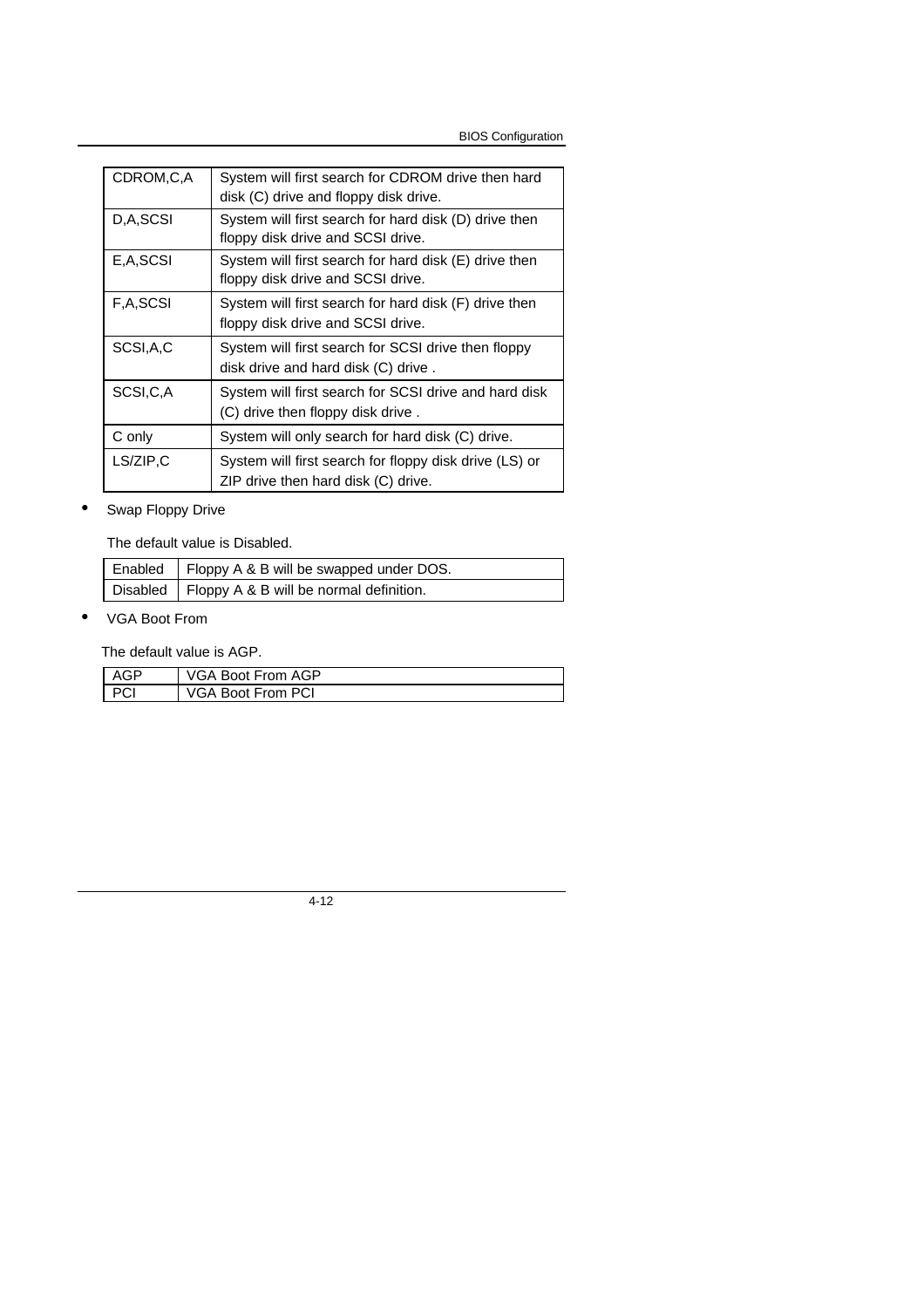• Boot Up Floppy Seek

During POST, BIOS will determine if the floppy disk drive installed is 40 or 80 tracks. 360 type is 40 tracks while 720 , 1.2 and 1.44 are all 80 tracks.

The default value is Enabled.

| Enabled         | BIOS searches for floppy disk drive to determine if it is 40 |
|-----------------|--------------------------------------------------------------|
|                 | or 80 tracks. Note that BIOS can not tell from 720, 1.2 or   |
|                 | 1.44 drive type as they are all 80 tracks.                   |
| <b>Disabled</b> | BIOS will not search for the type of floppy disk drive by    |
|                 | track number. Note that there will not be any warning        |
|                 | message if the drive installed is 360                        |

Boot Up NumLock Status

The default value is On.

|     | Keypad is number keys. |
|-----|------------------------|
| )ff | Keypad is arrow keys.  |

• Memory Parity / ECC Check

The default value is Disabled.

| Enabled   Enable Memory Parity / ECC Check.   |
|-----------------------------------------------|
| Disabled   Disable Memory Parity / ECC Check. |

• Typematic Rate Setting

The default value is Disabled.

| Enabled   Enable Keyboard Typematic rate setting.   |
|-----------------------------------------------------|
| Disabled   Disable Keyboard Typematic rate setting. |

• Typematic Rate (Chars / Sec)

The default value is 6.

| $6 - 30$ | Set the maximum Typematic rate from 6 chars. per |
|----------|--------------------------------------------------|
|          | second to 30 chars. per second.                  |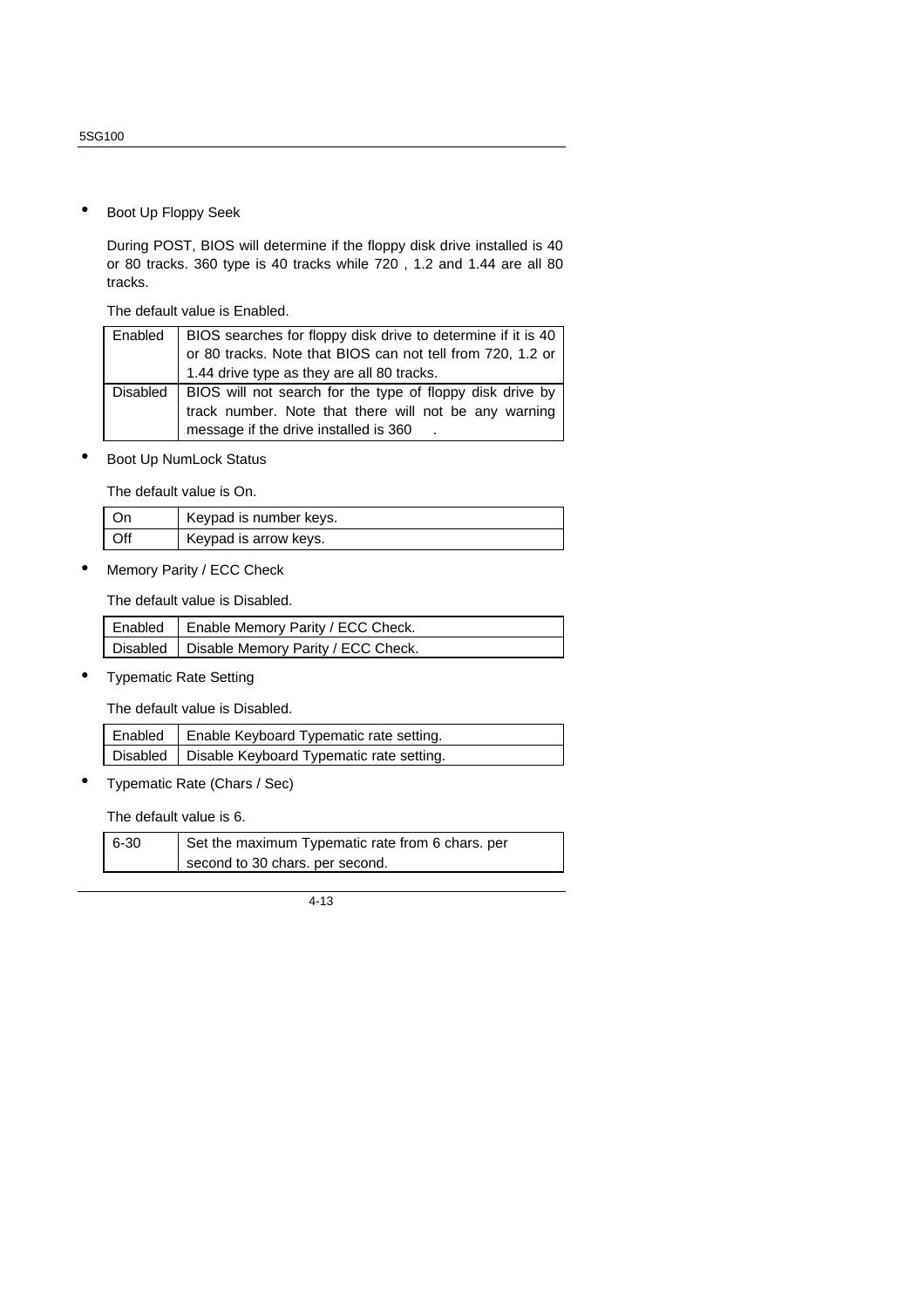• Typematic Delay (Msec)

The default value is 250.

| 250-1000 | Set the time delay from first key to repeat the same key |
|----------|----------------------------------------------------------|
|          | in to computer.                                          |

Security option

The default value is Setup.

| Setup  | The system will boot and access to Setup will be denied if |
|--------|------------------------------------------------------------|
|        | the correct password is not entered at the prompt.         |
| System | The system will not boot and access to Setup will be       |
|        | denied if the correct password is not entered at the       |
|        | prompt.                                                    |

- $\bullet$ <sup>\*</sup> To disable security, select PASSWORD SETTING at Main Menu and **then you will be asked to enter password. If the user does not type anything and just press <Enter>, it will disable security. Once the security is disabled, the system will boot and you can enter Setup freely.**
- PCI/VGA Palette Snoop

The default value are Disabled.

| Enabled   For having Video Card on ISA Bus and VGA Card on PCI |
|----------------------------------------------------------------|
| Bus.                                                           |
| Disabled   For VGA Card only.                                  |

• OS Select For DRAM>64MB

The default value is Non-OS2.

|                 | Non-OS2   Using non-OS2 operating system. |
|-----------------|-------------------------------------------|
| OS <sub>2</sub> | Using OS2 operating system and DRAM>64MB. |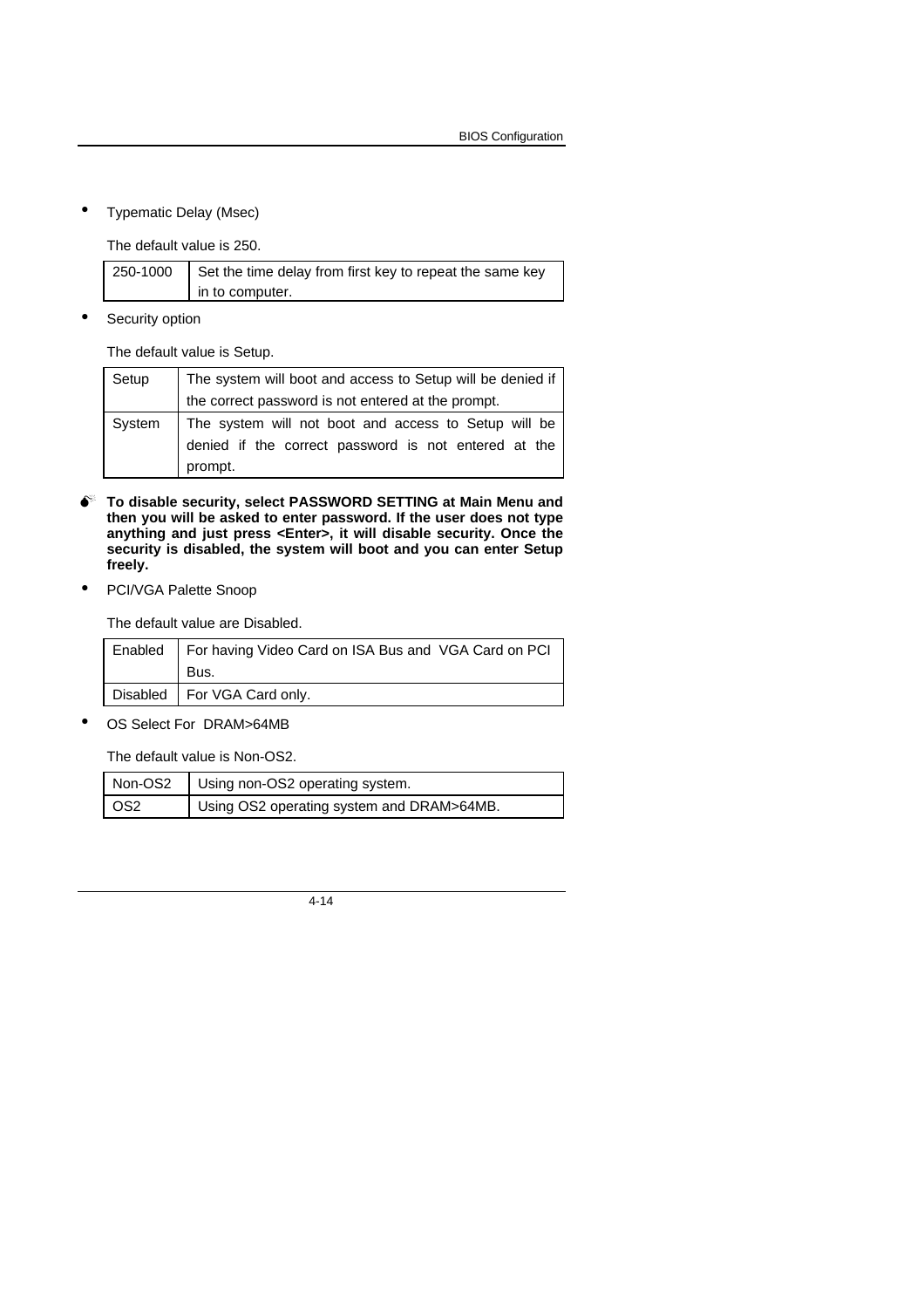• Video BIOS Shadow

It determines whether video BIOS will copied to RAM, however, it is optional from chipset design. Video Shadow will increase the video speed.

The default value is Enable.

| Enabled Video shadow is enabled.   |
|------------------------------------|
| Disabled Video shadow is disabled. |

• C8000 - CFFFF Shadow / D0000 - DFFFF Shadow

These categories determine whether optional ROM will be copied to RAM by 16 byte. The default value are Disabled.

| Enabled   Optional shadow is enabled.   |
|-----------------------------------------|
| Disabled   Optional shadow is disabled. |

#### **4.7. CHIPSET FEATURES SETUP**



Figure 4.4: Chipset Features Setup

This item shows up when Cyrix CPU is installed.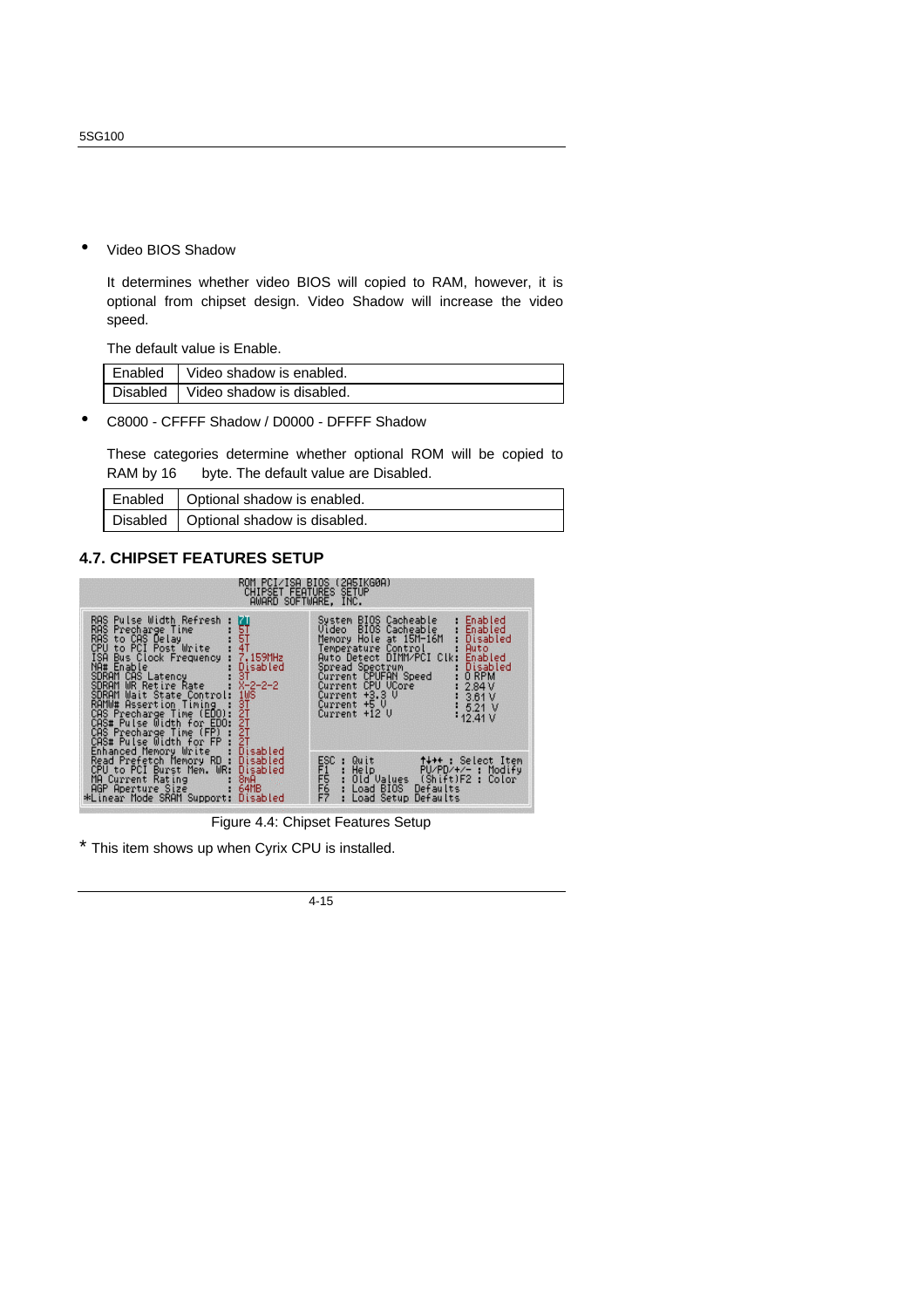#### • RAS Pulse width Refresh

The default value is 7T

| 4T  | Set RAS Pulse width Refresh to 4T. |
|-----|------------------------------------|
| .5T | Set RAS Pulse width Refresh to 5T. |
| 6T  | Set RAS Pulse width Refresh to 6T. |
|     | Set RAS Pulse width Refresh to 7T. |

• RAS Precharge Time

The default value is 5T

| 2Τ | Set RAS Precharge Time to 2T. |
|----|-------------------------------|
| 3Τ | Set RAS Precharge Time to 3T. |
| 4Τ | Set RAS Precharge Time to 4T. |
| 5Τ | Set RAS Precharge Time to 5T. |

• RAS to CAS Delay

The default value is 5T

| 21 | Set RAS to CAS Delay to 2T. |
|----|-----------------------------|
| 3T | Set RAS to CAS Delay to 3T. |
| 4Τ | Set RAS to CAS Delay to 4T. |
| 5Τ | Set RAS to CAS Delay to 5T. |

• CPU to PCI Post Write

The default value is 4T

| 3Τ              | Set CPU to PCI Post Write to 3T.       |
|-----------------|----------------------------------------|
| ΔT              | Set CPU to PCI Post Write to 4T.       |
| <b>Disabled</b> | Set CPU to PCI Post Write to Disabled. |

• ISA Bus Clock Frequency

The default value is 7.159MHz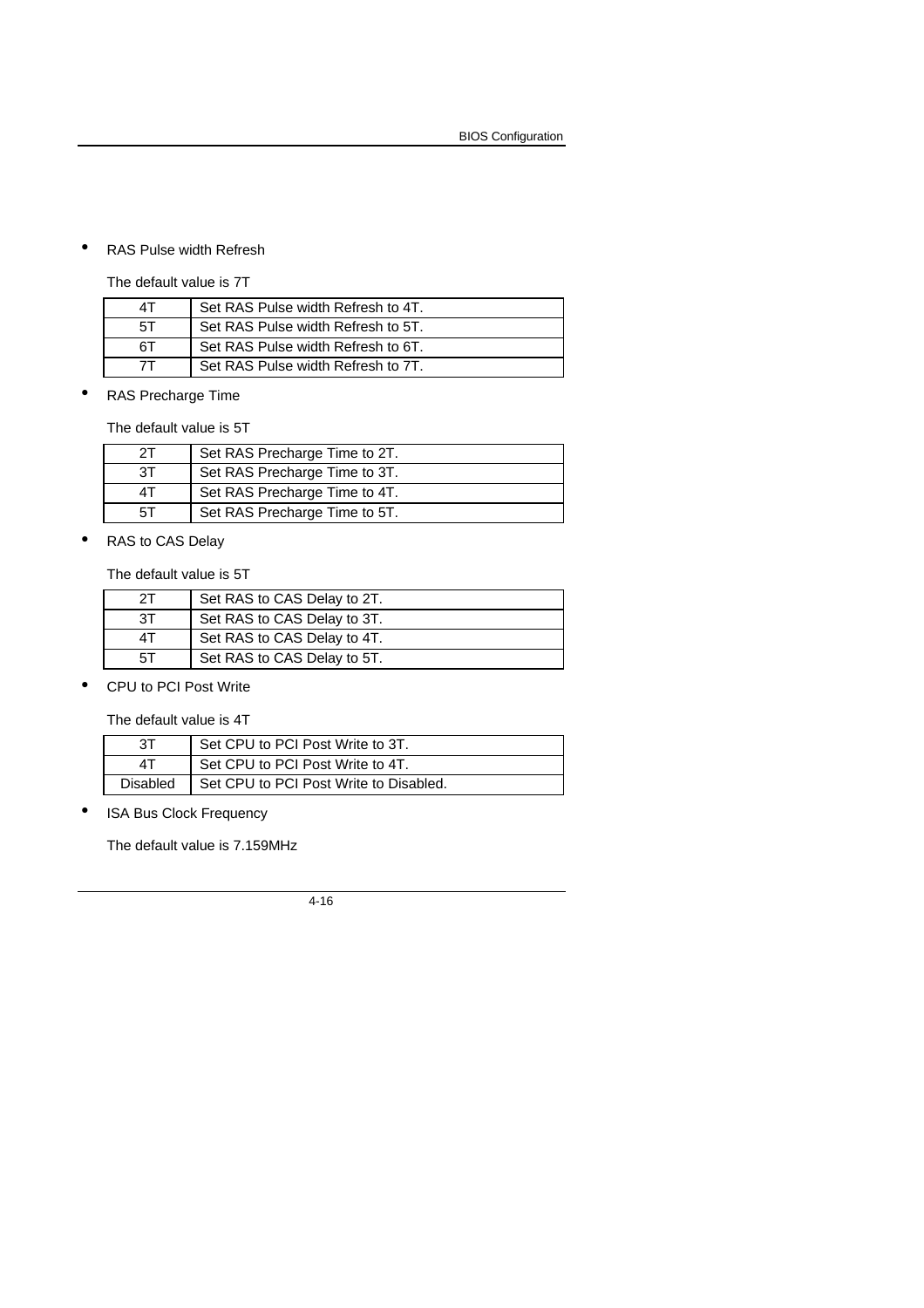| PCICLK/3 | Set ISA Bus Clock Frequency to PCICLK/3.            |
|----------|-----------------------------------------------------|
|          | PCICLK/4   Set ISA Bus Clock Frequency to PCICLK/4. |
|          | 7.159MHz   Set ISA Bus Clock Frequency to 7.159MHz. |

• NA# Enable

The default value is Disabled

| Enabled         | Enabled NA#.  |
|-----------------|---------------|
| <b>Disabled</b> | Disabled NA#. |

• SDRAM CAS Latency

The default value is 3T

| Set SDRAM CAS Latency to 2T. |
|------------------------------|
| Set SDRAM CAS Latency to 3T. |

• SDRAM WR Retire Rate

The default value is X-2-2-2

| $X-1-1-1$ Set SDRAM WR Retire Rate to $X-1-1-1$ . |
|---------------------------------------------------|
| X-2-2-2   Set SDRAM WR Retire Rate to X-2-2-2.    |

• SDRAM Wait State Control

The default value is 1WS

| 0WS | Set SDRAM Wait State Control to 0WS. |
|-----|--------------------------------------|
| 1WS | Set SDRAM Wait State Control to 1WS. |

• RAMW# Assertion Timing

The default value is 3T

|    | Set RAMW# Assertion Timing to 2T. |
|----|-----------------------------------|
| 3T | Set RAMW# Assertion Timing to 3T. |

• CAS Precharge Time (EDO)

The default value is 2T

| CAS Precharge Time (EDO) 1T. |
|------------------------------|
| CAS Precharge Time (EDO) 2T. |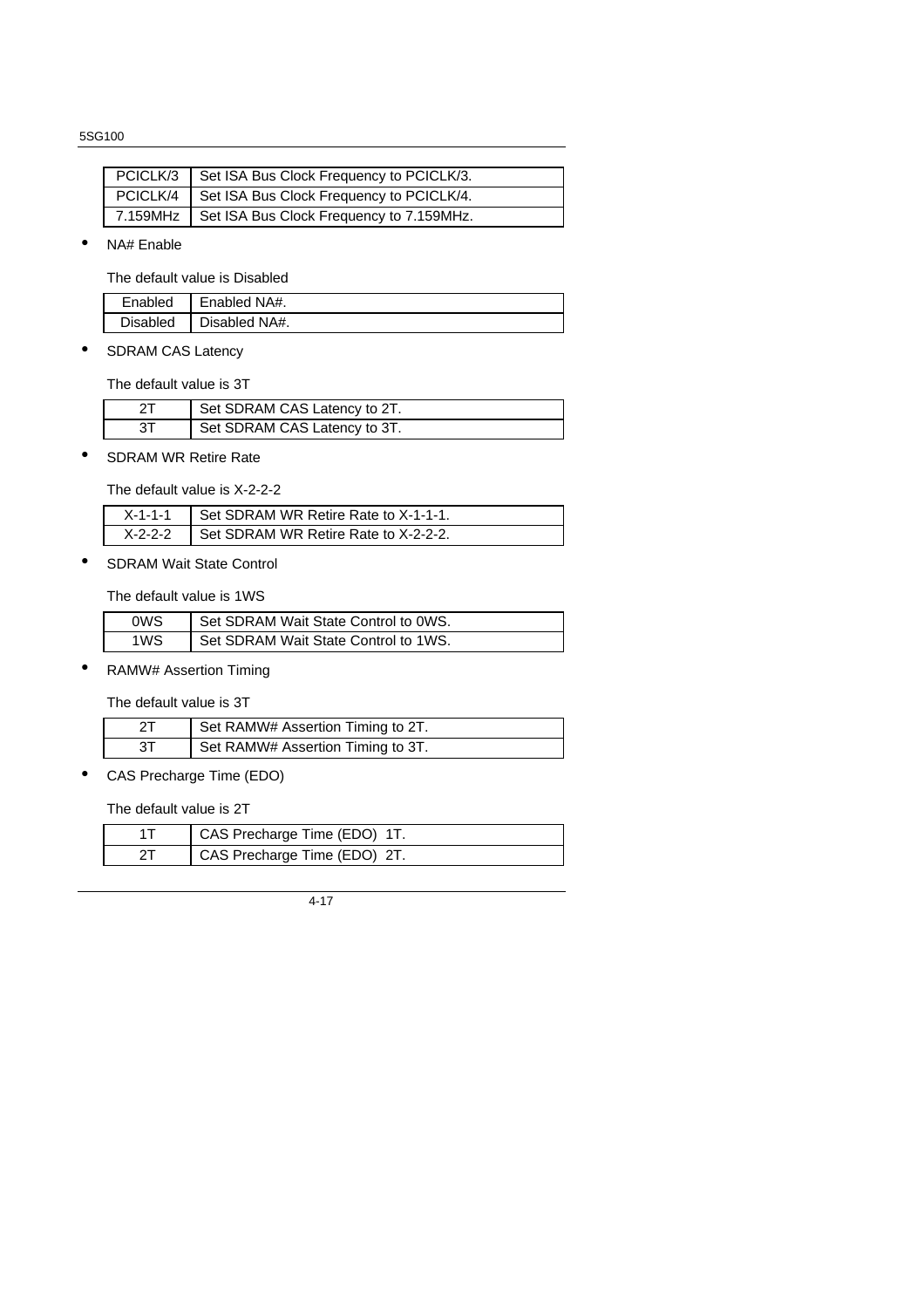1T/2T CAS Precharge Time (EDO) 1T/2T.

• CAS# Pulse Width for EDO

The default value is 2T.

| CAS# Pulse Width (EDO) 1T. |
|----------------------------|
| CAS# Pulse Width (EDO) 2T. |

• CAS Precharge Time (FP)

The default value is 2T

|       | CAS Precharge Time (FP) 1T.    |
|-------|--------------------------------|
|       | CAS Precharge Time (FP) 2T.    |
| 1T/2T | CAS Precharge Time (FP) 1T/2T. |

• CAS# Pulse Width for FP

The default value is 2T

| CAS# Pulse Width (FP) 1T. |
|---------------------------|
| CAS# Pulse Width (FP) 2T. |

• Enhanced Memory Write

The default value is Disabled.

| Enabled         | <b>Enabled Enhanced Memory Write.</b> |
|-----------------|---------------------------------------|
| <b>Disabled</b> | Disabled Enhanced Memory Write.       |

• Read Prefetch Memory RD

The default value is Disabled.

| Enabled  | Enabled Read Prefetch Memory RD.  |
|----------|-----------------------------------|
| Disabled | Disabled Read Prefetch Memory RD. |

• CPU to PCI Burst Mem. WR

The default value is Disabled.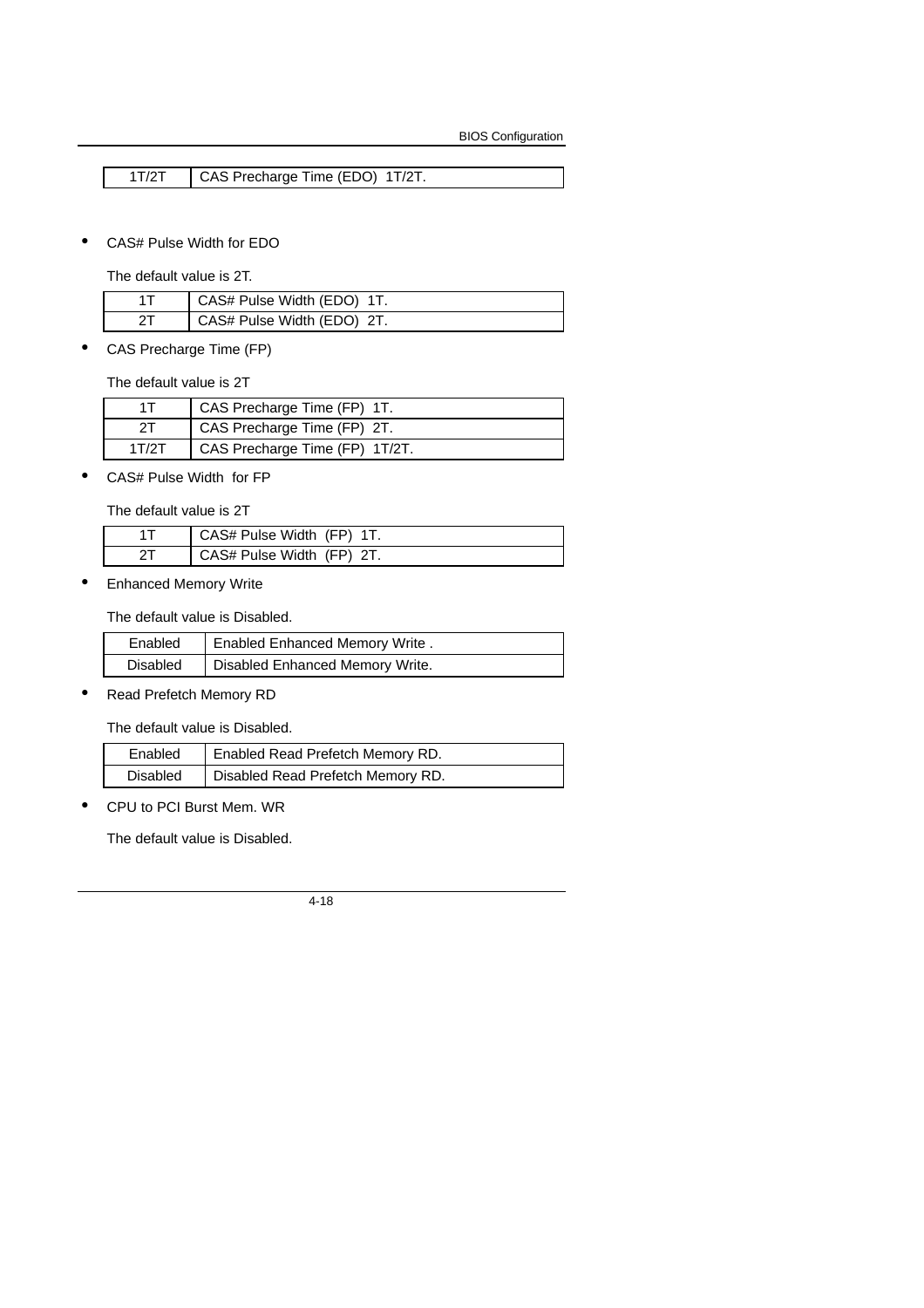| Disabled   Disabled CPU to PCI Burst Mem. WR. |
|-----------------------------------------------|
| Enabled   Enabled CPU to PCI Burst Mem. WR.   |

#### • MA Current Rating

The default value is 8mA.

| 8mA  | Set MA Current Rating is 8mA.  |
|------|--------------------------------|
| 16mA | Set MA Current Rating is 16mA. |

• AGP Aperture Size

The default value is 64MB.

| 4MB   | Set AGP Aperture Size to 4MB.   |
|-------|---------------------------------|
| 8MB   | Set AGP Aperture Size to 8MB.   |
| 16MB  | Set AGP Aperture Size to 16MB.  |
| 32MB  | Set AGP Aperture Size to 32MB.  |
| 64MB  | Set AGP Aperture Size to 64MB.  |
| 128MB | Set AGP Aperture Size to 128MB. |
| 256MB | Set AGP Aperture Size to 256MB. |

• Linear Mode SRAM Support

The default value is Disabled.

| Enabled   Enable Linear Mode SRAM Support.   |
|----------------------------------------------|
| Disabled   Disable Linear Mode SRAM Support. |

• System BIOS Cacheable

The default value is Enabled.

| Enabled   Enable System BIOS cacheable.   |
|-------------------------------------------|
| Disabled   Disable System BIOS cacheable. |

• Video BIOS Cacheable

The default value is Enabled.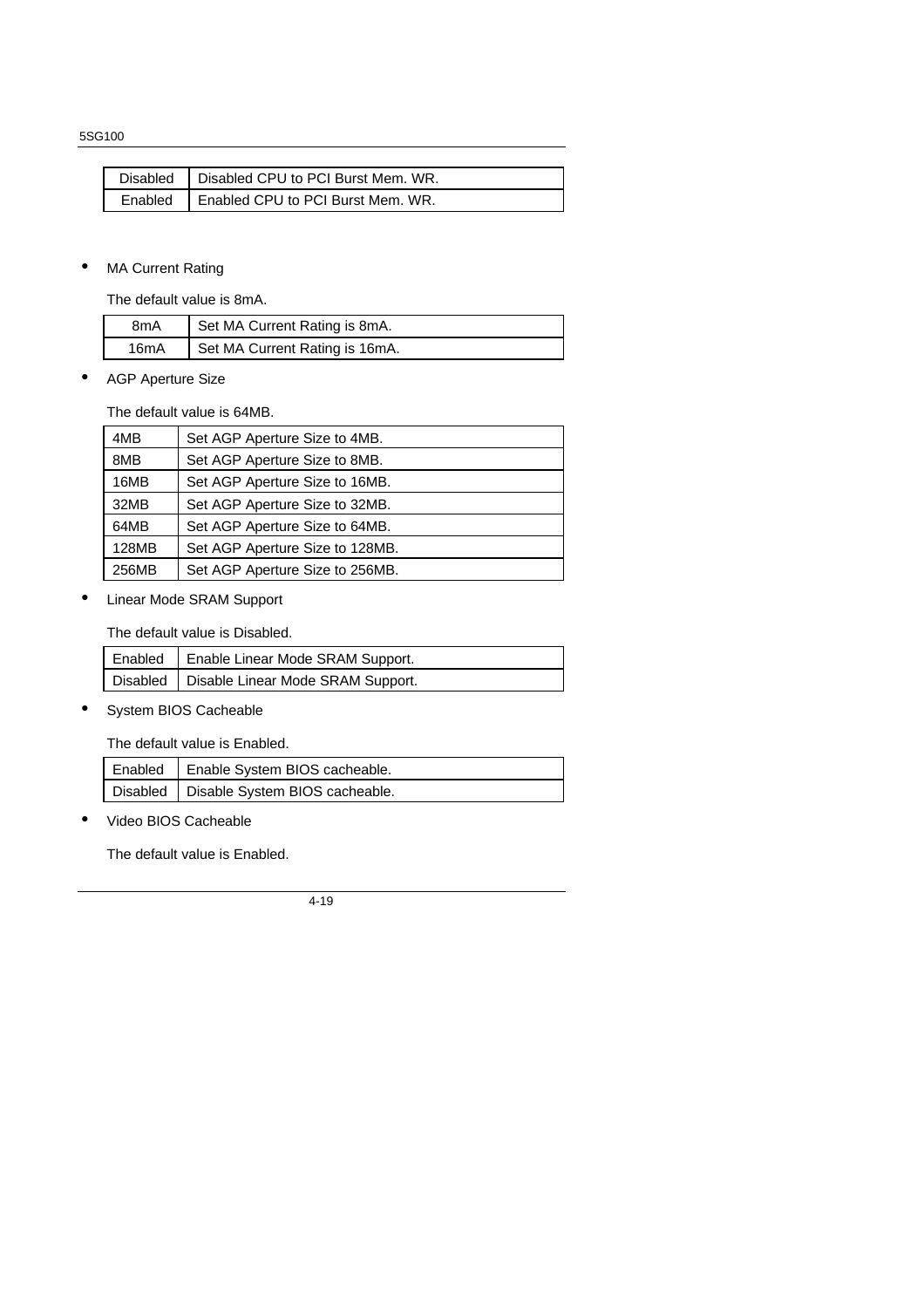| Enabled   Enable video BIOS cacheable.   |
|------------------------------------------|
| Disabled   Disable video BIOS cacheable. |

#### • Memory Hole at 15M-16M

The default value is Disabled .

| Disabled   Normal Setting.                       |
|--------------------------------------------------|
| Enabled Set Address=15-16MB relocate to ISA BUS. |

• Temperature Control

The default value is Auto.

| Auto         | Monitors CPU Temp. automatically.                   |
|--------------|-----------------------------------------------------|
| 65°C / 149°F | Monitor CPU Temp. at 65°C / 149°F, if Temp. >       |
|              | 65°C / 149°F will cause system stop for a few       |
|              | Secs.& slow down CPU speed.                         |
| 70°C / 158°F | Monitor CPU Temp. at 70°C / 158°F, if Temp. >       |
|              | 70°C / 158°F will cause system stop for a few Secs. |
|              | & slow down CPU speed.                              |
| 75°C / 167°F | Monitor CPU Temp. at 75°C / 167°F, if Temp. >       |
|              | 75°C / 167°F will cause system stop for a few Secs. |
|              | & slow down CPU speed.                              |
| 80°C / 176°F | Monitor CPU Temp. at 80°C / 176°F, if Temp. >       |
|              | 80°C / 176°F will cause system stop for a few Secs. |
|              | & slow down CPU speed.                              |

• Auto Detect DIMM/PCI Clk

The default value is Enabled .

| Disabled   Disabled this function          |
|--------------------------------------------|
| Enabled   Enabled Auto Detect DIMM/PCI Clk |

• Spread Spectrum

The default value is Disabled.

| Disabled | Disabled this function         |
|----------|--------------------------------|
| Enabled  | <b>Enabled Spread Spectrum</b> |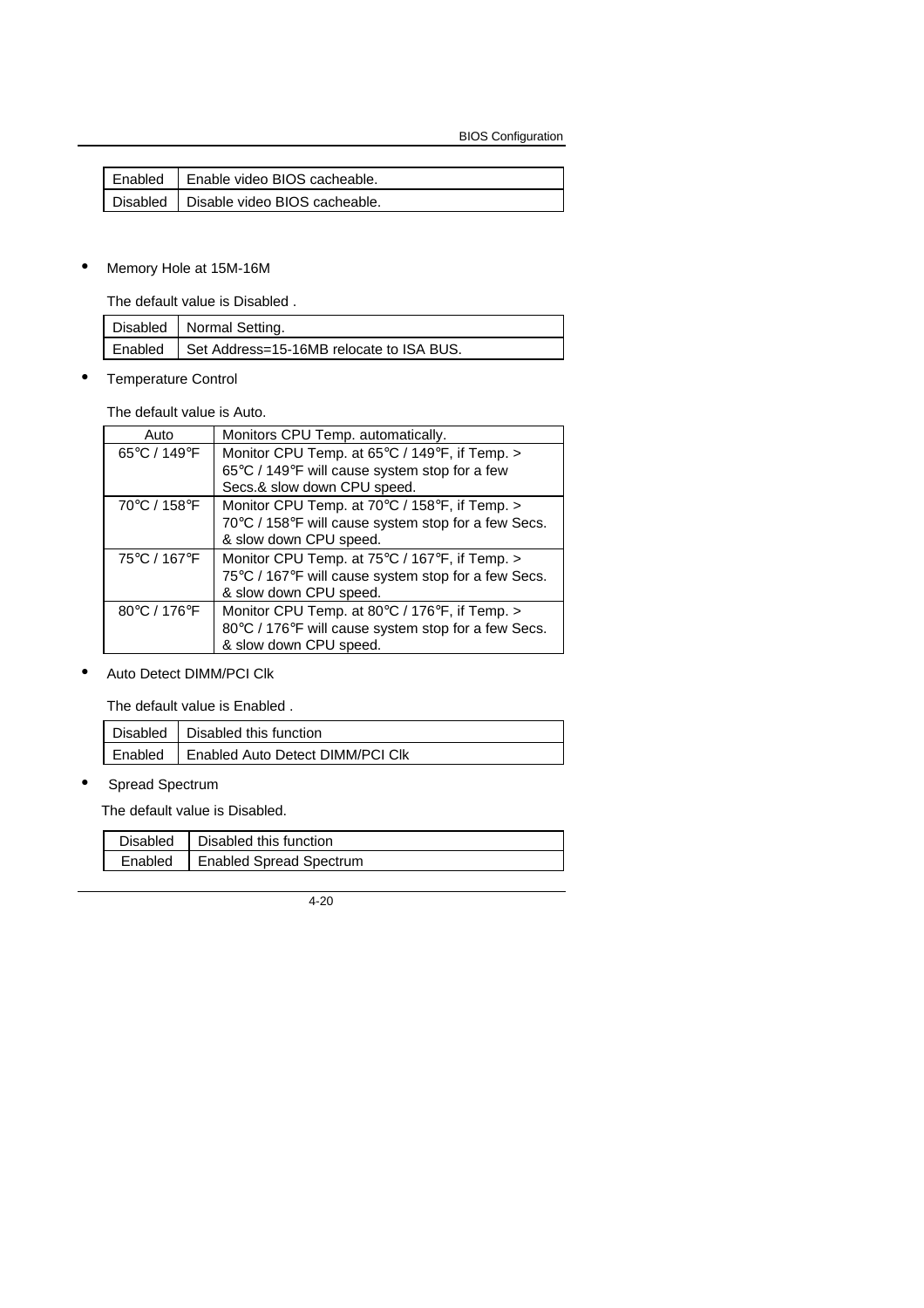• Current CPUFAN Speed

Detect CPU Fan speed status automatically.

• Current CPU Vcore ,+3.3V ,+5V ,+12V

Detect system' s 4 positive voltage status automatically.

#### **4.8. POWER MANAGEMENT SETUP**



Figure 4.5: Power Management Setup

Power Management

The default value is Enabled.

| Enabled   Enable Green function.   |
|------------------------------------|
| Disabled   Disable Green function. |

• Video off Method

The default value is DPMS Supported.

| V/H SYNC+Blank      | BIOS will turn off V/H-SYNC when gets into  |
|---------------------|---------------------------------------------|
|                     | Green mode for Green monitor power saving.  |
| <b>Blank Screen</b> | BIOS will only black monitor when gets into |
|                     | Green mode.                                 |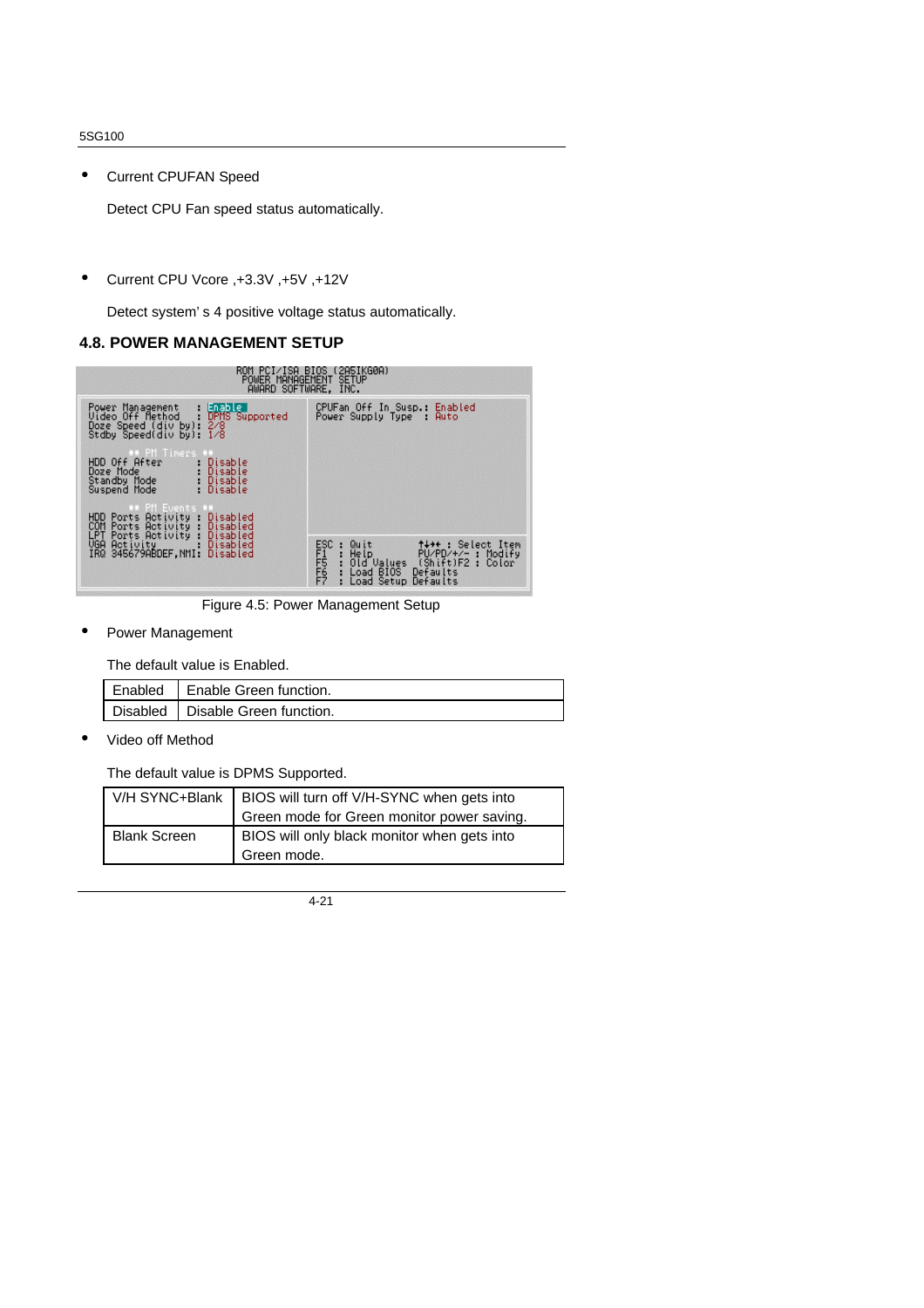| <b>DPMS Supported</b> | BIOS will use DPMS Standard to control VGA        |
|-----------------------|---------------------------------------------------|
|                       | card. (The Green type VGA card will turn off V/H- |
|                       | SYNC automatically.)                              |

• Doze Speed (div by)

The default value is 2/8.

| $1/8 - 8/8$<br>Set Doze Speed from 1/8 to 8/8. |  |
|------------------------------------------------|--|
|------------------------------------------------|--|

• Stdby Speed (div by)

The default value is 1/8.

|  | $1/8 - 8/8$ | Set Stdby Speed from 1/8 to 8/8. |
|--|-------------|----------------------------------|
|--|-------------|----------------------------------|

• HDD Off After

The default value is Disable.

| Disabled     | Disable HDD Off After.                     |
|--------------|--------------------------------------------|
| 1 min-15 min | Set HDD timer to get into power down mode. |

• Doze Mode

The default value is Disable.

| Disable        | Disable Standby Mode.               |
|----------------|-------------------------------------|
| 10 sec-4 hours | Setup the timer to enter Doze Mode. |

• Standby Mode

The default value is Disable.

| Disable        | Disable Standby Mode.                  |
|----------------|----------------------------------------|
| 10 sec-4 hours | Setup the timer to enter Standby Mode. |

Suspend Mode

The default value is Disable.

Disable Disable Suspend Mode.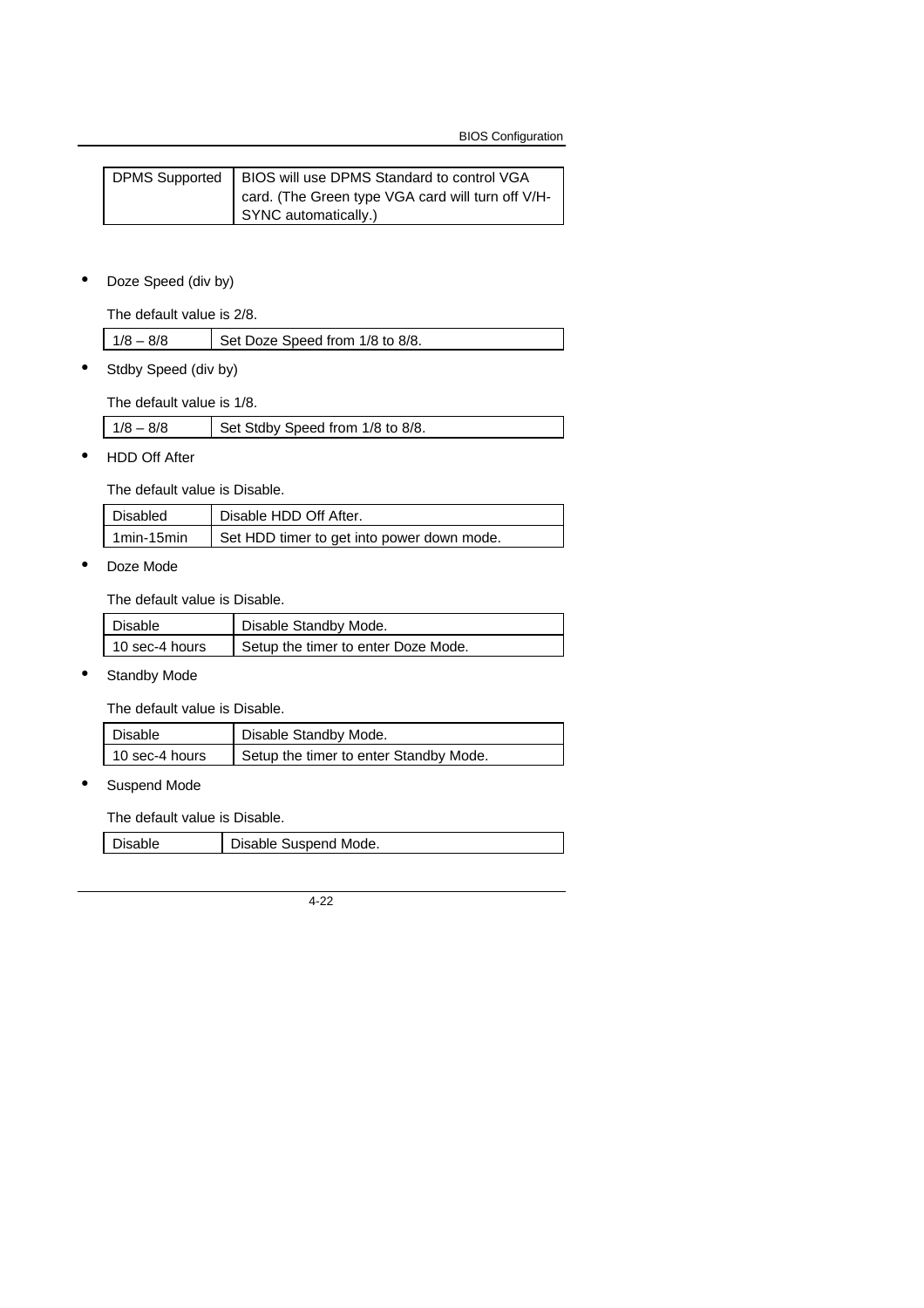10 sec-4 hours  $\Big|$  Setup the timer to enter Suspend Mode.

• HDD Ports Activity

The default value is Disabled.

| <b>Disabled</b> | Disable HDD Ports Activity. |
|-----------------|-----------------------------|
| Enabled         | Enable HDD Ports Activity.  |

• COM Ports Activity

The default value is Disabled.

| Disabled | Disable COM Ports Activity. |
|----------|-----------------------------|
| Enabled  | Enable COM Ports Activity.  |

• LPT Ports Activity

The default value is Disabled.

| Disabled | Disable LPT Ports Activity. |
|----------|-----------------------------|
| Enabled  | Enable LPT Ports Activity.  |

• VGA Activity

The default value is Disabled.

| Disabled | Disable VGA Activity. |
|----------|-----------------------|
| Enabled  | Enable VGA Activity.  |

• IRQ [3-7,9,A,B,D,E,F] , NMI

The default value is Disabled.

| Disabled | Disable this function.                              |
|----------|-----------------------------------------------------|
| Enabled  | Enable monitor IRQ [3-7, 9,A,B,D,E,F],NMI for Green |
|          | event.                                              |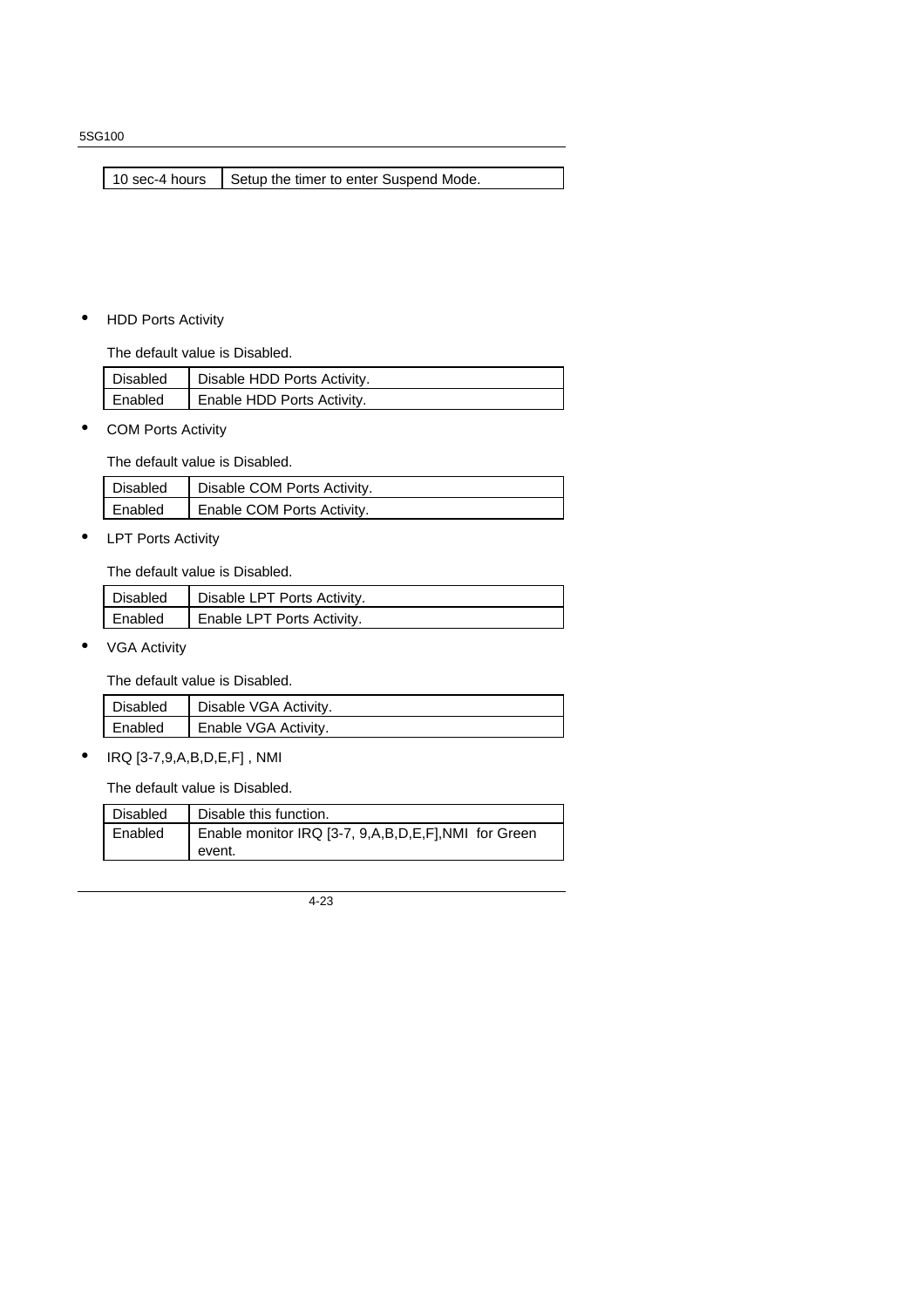• CPUFan Off In Susp.

The default value is Enabled.

| Disabled | Disable this function.                   |
|----------|------------------------------------------|
| Enabled  | Stop CPU FAN when entering Suspend mode. |

Power Supply Type

The default value is Auto.

| Auto  | Auto-detect which type of power supply is used. |
|-------|-------------------------------------------------|
| P8&P9 | Power-Supply Type is P8&P9.                     |
| ATX   | Power-Supply Type is ATX.                       |

#### **4.9.PNP/PCI CONFIGURATION**



Figure 4.6: PCI Slot Configuration

• Resources Controlled By

The default value is Manual.

| Manual | Set Resources Controlled By Manual. |
|--------|-------------------------------------|
| Auto   | Set Resources Controlled By Auto.   |

Reset Configuration Data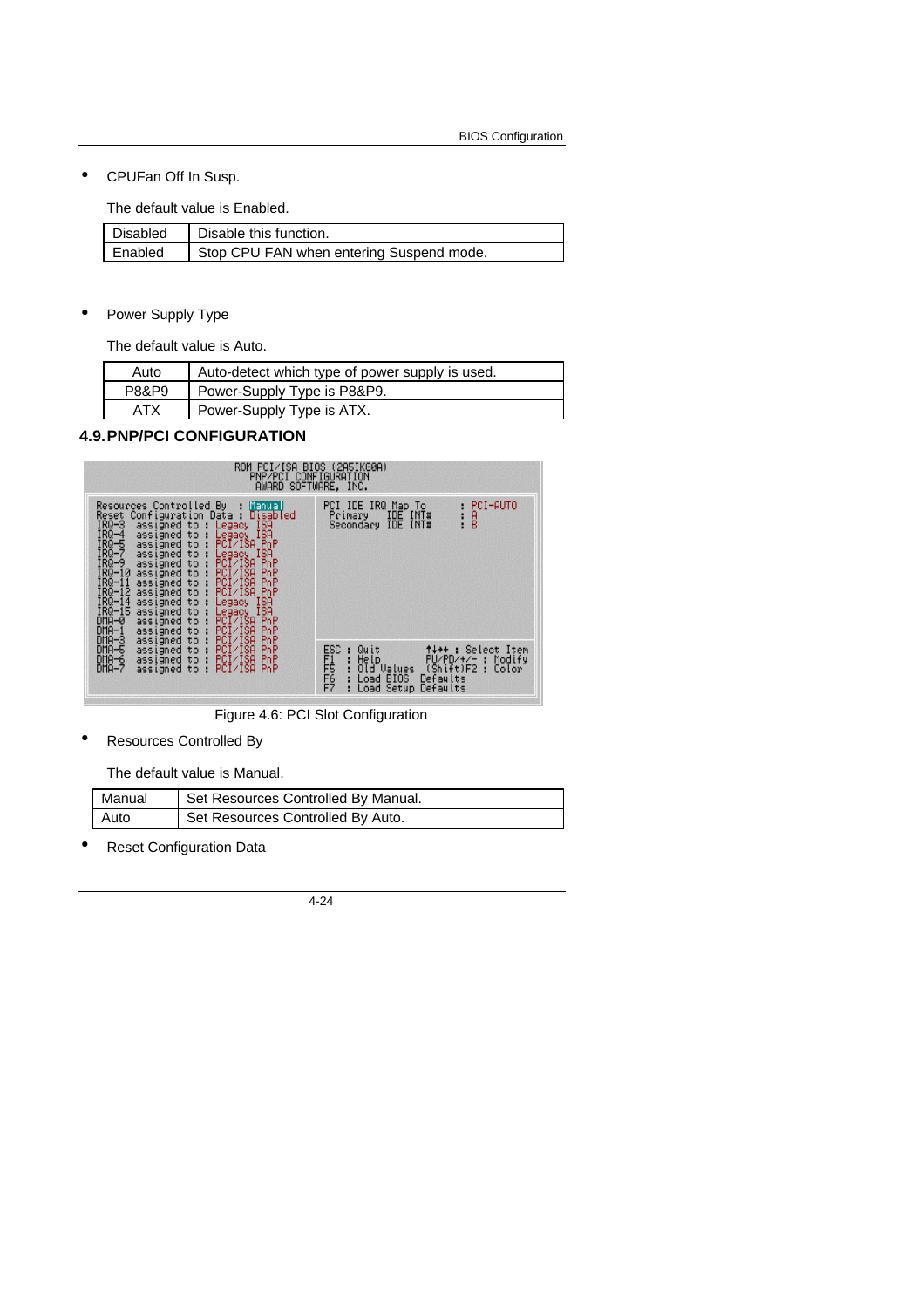The default value is Disabled.

| Enabled  | Enabled Reset Configuration Data.  |
|----------|------------------------------------|
| Disabled | Disabled Reset Configuration Data. |

#### • IRQ (3,4,5,7,9,10,11,12,14,15), DMA(0,1,3,5,6,7) assigned to

The default value is "Legacy ISA" or "PCI/ISA PnP".

| Legacy ISA | The resource is used by Legacy ISA device.                       |
|------------|------------------------------------------------------------------|
|            | PCI/ISA PnP   The resource is used by PCI/ISA PnP device (PCI or |
|            | ISA).                                                            |

• PCI IDE IRQ Map To

| PCI-AUTO | Map PCI IDE IRQ to PCI slot automatically. |
|----------|--------------------------------------------|
| ISA      | Map PCI IDE IRQ to ISA slot.               |

• Primary/Secondary IDE INT#

|   | Set INTA for primary/secondary PCI IDE. |
|---|-----------------------------------------|
| В | Set INTB for primary/secondary PCI IDE. |
| C | Set INTC for primary/secondary PCI IDE. |
|   | Set INTD for primary/secondary PCI IDE. |

#### **4.10. LOAD BIOS DEFAULTS**

| STANDARD CMOS SETUP                                           | INTEGRATED PERIPHERALS                                       |
|---------------------------------------------------------------|--------------------------------------------------------------|
| <b>BIOS FEATURES SETUP</b>                                    | SUPERVISOR PASSWORD                                          |
| CHIPSET FEATURES SETUP                                        | USER PASSWORD                                                |
| POWER MANAGEMENT SETUP                                        | IDE HDD AUTO DETECTION                                       |
| PNP/PCI CONFIGURA<br>LOAD BIOS DEFAULT<br>LOAD SETUP DEFAULTS | <b>IETUP</b><br>Load BIOS Defaults (Y/N)? N<br><b>SAVING</b> |
| Esc : Quit<br>F10 : Save & Exit Setup                         | ↑↓ → ← : Select Item<br>(Shift)F2 : Change Color             |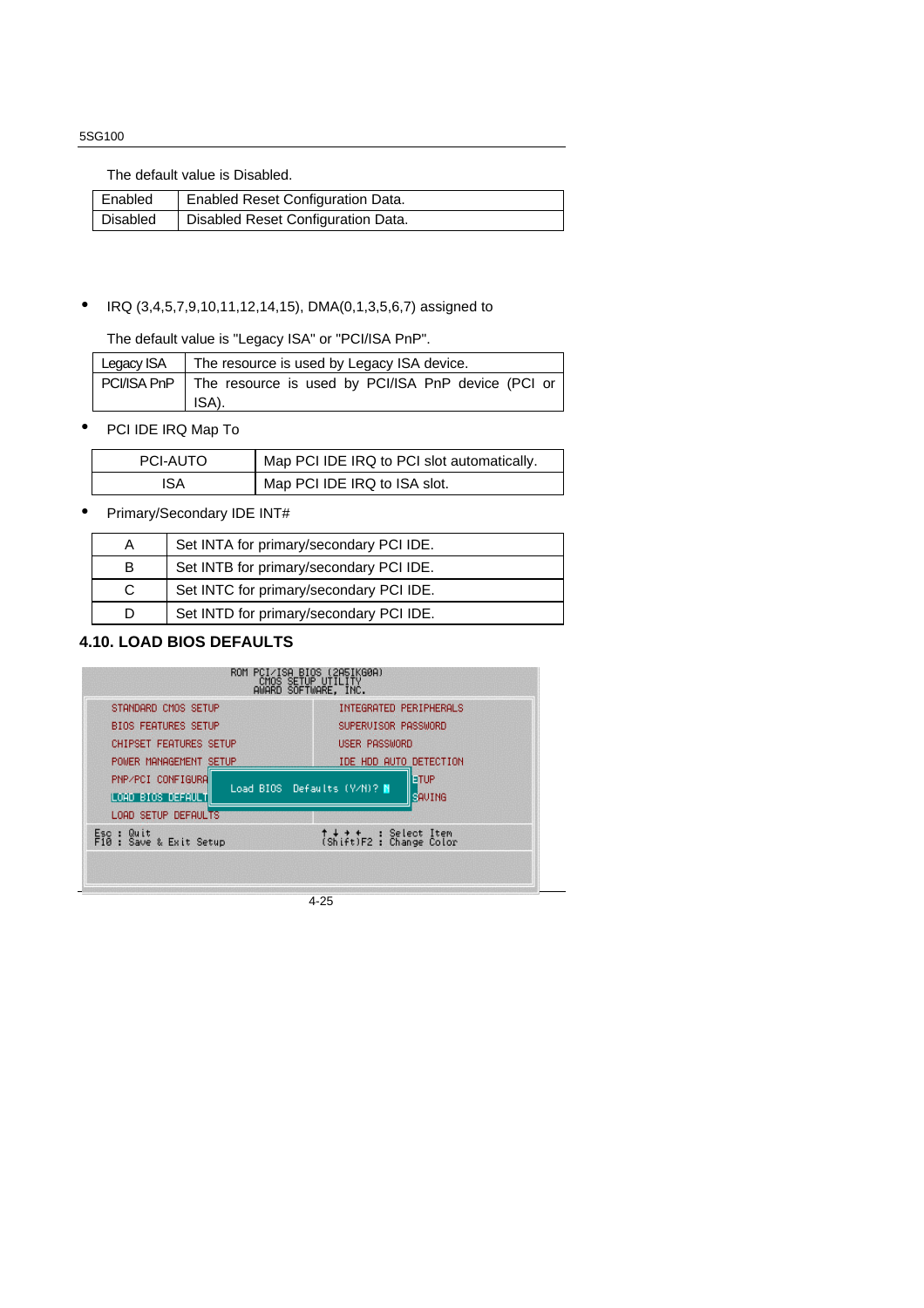Figure 4.7: Load BIOS Defaults

• Load BIOS Defaults

To load BIOS defaults value to CMOS SRAM, enter "Y". If not, enter "N".

| STANDARD CMOS SETUP                      | INTEGRATED PERIPHERALS                                        |
|------------------------------------------|---------------------------------------------------------------|
| <b>BIOS FEATURES SETUP</b>               | SUPERVISOR PASSWORD                                           |
| <b>CHIPSET FEATURES SETUP</b>            | USER PASSWORD                                                 |
| POWER MANAGEMENT SETUP                   | IDE HDD AUTO DETECTION                                        |
| PNP/PCI CONFIGURA<br>LOAD BIOS DEFAULT   | <b>IFTUR</b><br>Load SETUP Defaults (Y/N)? N<br><b>SAVING</b> |
| LOAD SETUP DEFAULTS                      |                                                               |
| Quit<br>Esc :<br>F10 : Save & Exit Setup | ↑↓ + +<br>(Shift)F2 : Change Color                            |

#### **4.11. LOAD SETUP DEFAULTS**

Figure 4.8: Load Setup Defaults

• Load SETUP Defaults

To load SETUP defaults value to CMOS SRAM, enter "Y". If not, enter "N".

 $\bullet$  If there is any problem occurred, loading BIOS DEFAULTS step is **recommended.**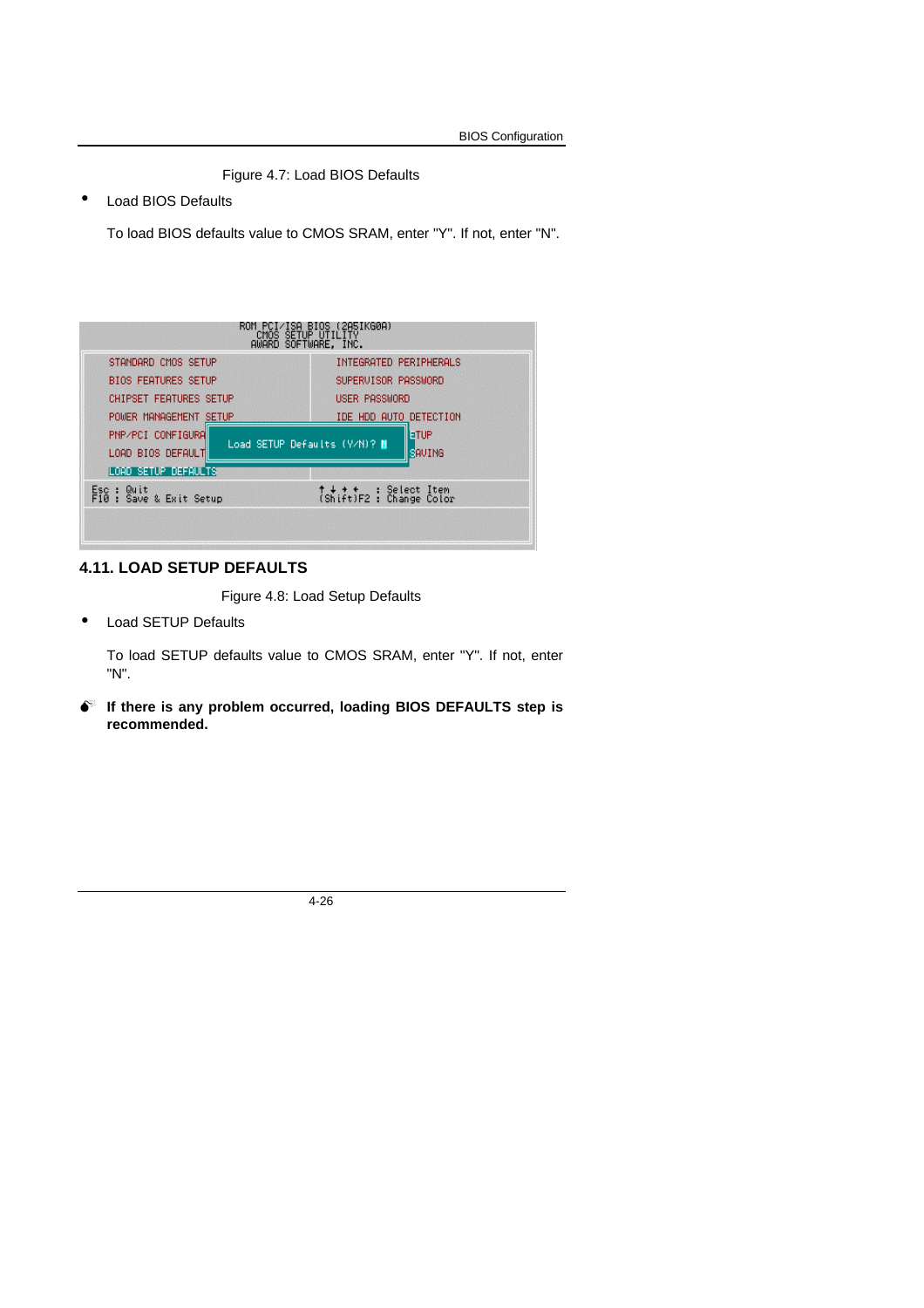#### **4.12. INTEGRATED PERIPHERALS**



Figure 4.9: Integrated Peripherals

- \* This item will show up if On board Parallel Mode set to ECP or ECP/EPP.
- \*\* This item will show up if On board Parallel Mode set to EPP/SPP or ECP/EPP.
- Internal PCI/IDE

The default value is Both.

| <b>Disabled</b> | Disabled Internal PCI/IDE.         |
|-----------------|------------------------------------|
| Primary         | Set Internal PCI/IDE to Primary.   |
| Secondary       | Set Internal PCI/IDE to Secondary. |
| <b>Both</b>     | Set Internal PCI/IDE to Both.      |

• IDE Primary Master PIO (for onboard IDE 1st channel).

The default value is Auto.

| Auto         | BIOS will automatically detect the IDE HDD Accessing |
|--------------|------------------------------------------------------|
|              | mode.                                                |
| Mode $0 - 4$ | Manually set the IDE Accessing mode.                 |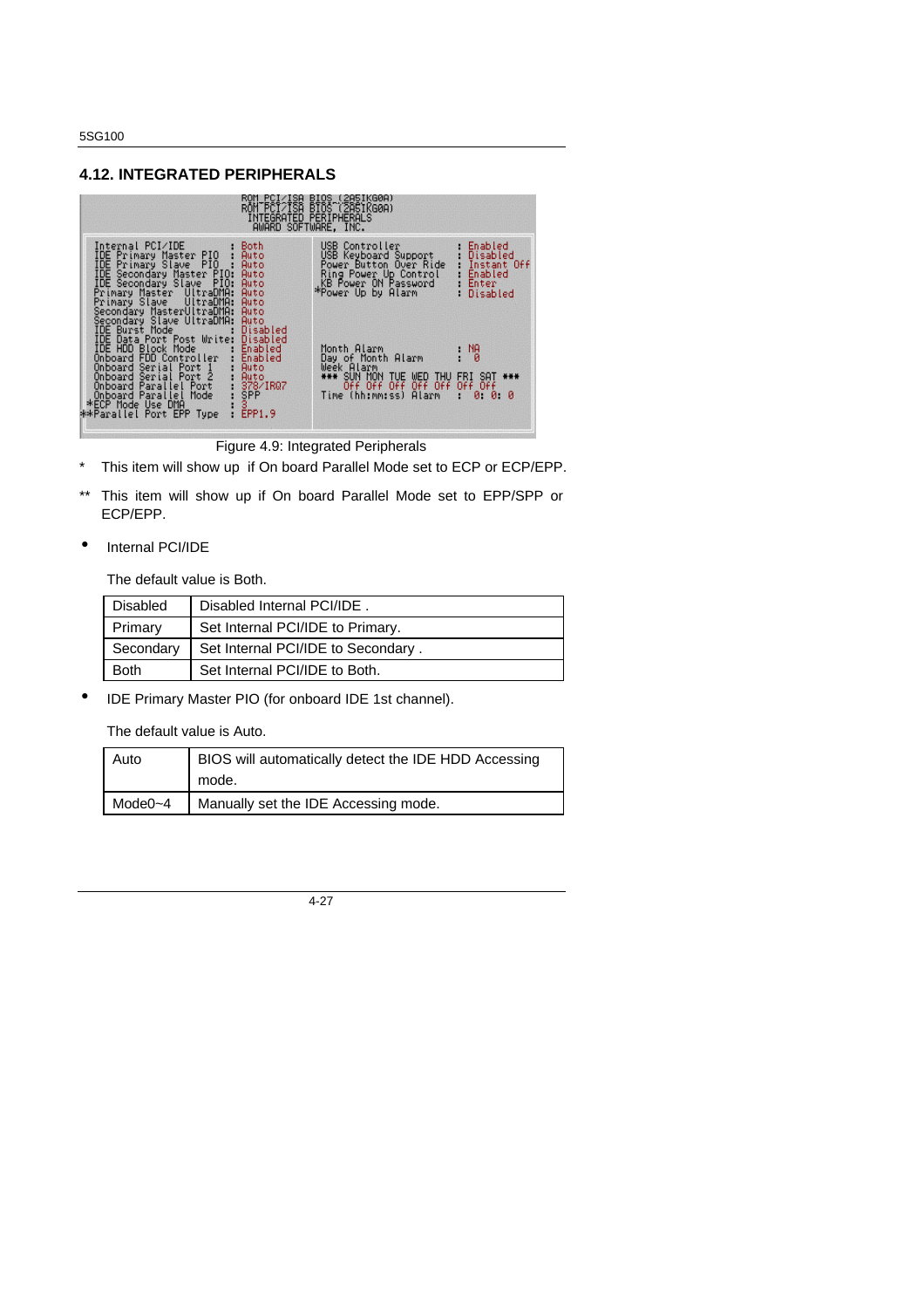• IDE Primary Slave PIO (for onboard IDE 1st channel).

The default value is Auto.

| Auto        | BIOS will automatically detect the IDE HDD Accessing |
|-------------|------------------------------------------------------|
|             | mode.                                                |
| Mode $0$ ~4 | Manually set the IDE Accessing mode.                 |
|             |                                                      |

• IDE Secondary Master PIO (for onboard IDE 2nd channel).

The default value is Auto.

| Auto         | BIOS will automatically detect the IDE HDD Accessing |
|--------------|------------------------------------------------------|
|              | mode.                                                |
| Mode $0 - 4$ | Manually set the IDE Accessing mode.                 |

• IDE Secondary Slave PIO (for onboard IDE 2nd channel).

The default value is Auto.

| Auto        | BIOS will automatically detect the IDE HDD Accessing |
|-------------|------------------------------------------------------|
|             |                                                      |
|             | mode.                                                |
| Mode $0$ ~4 | Manually set the IDE Accessing mode.                 |

• Primary Master UltraDMA (for onboard IDE 1st channel).

#### The default value is Auto.

| Auto     | BIOS will automatically set the IDE HDD to Ultra |
|----------|--------------------------------------------------|
|          | DMA/33 Mode.                                     |
| Disabled | Disable Ultra DMA HDD Function.                  |

• Primary Slave UltraDMA (for onboard IDE 1st channel).

#### The default value is Auto.

| Auto     | BIOS will automatically set the IDE HDD to Ultra<br>DMA/33 Mode. |
|----------|------------------------------------------------------------------|
| Disabled | Disable Ultra DMA HDD Function.                                  |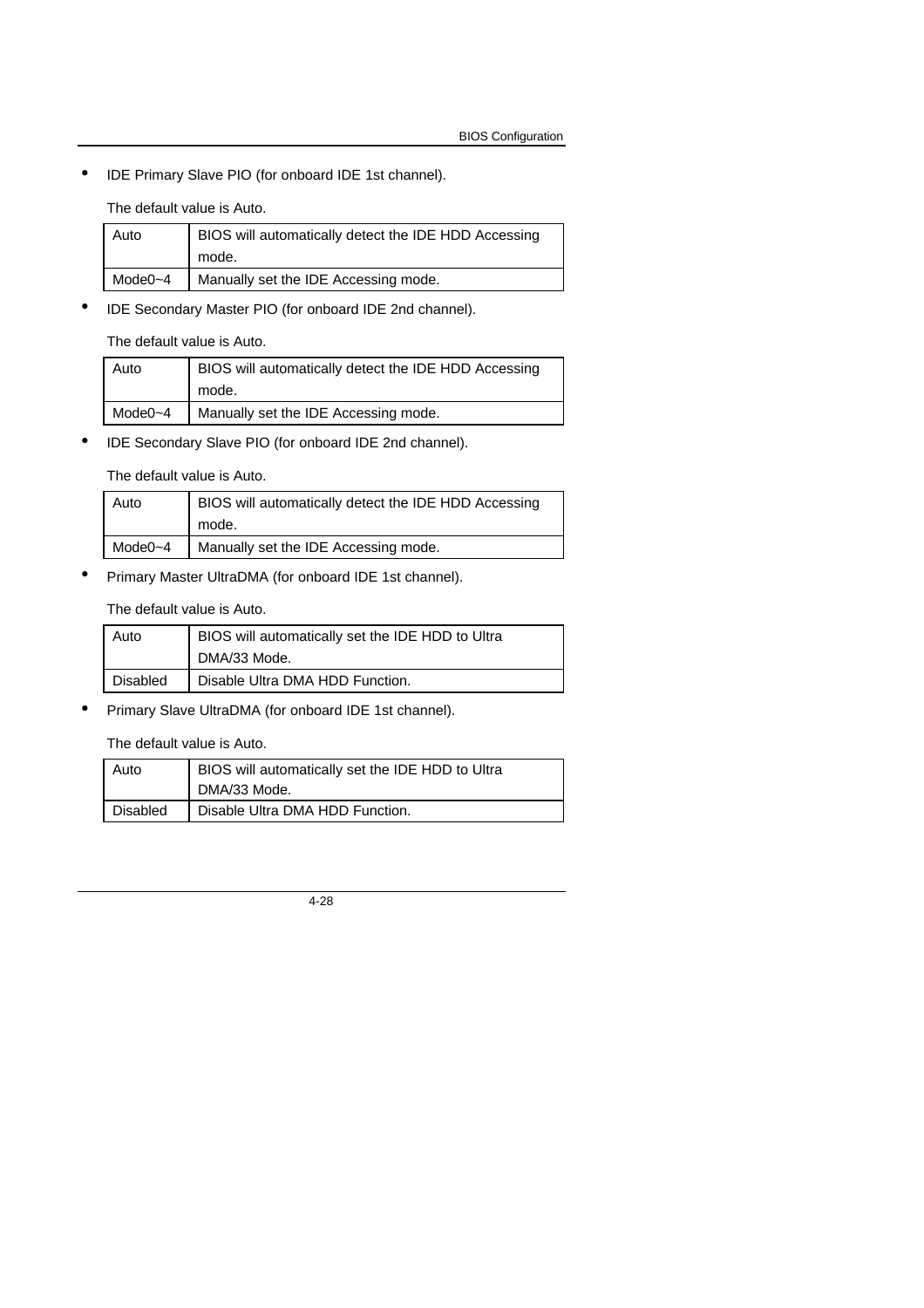• Secondary Master UltraDMA (for onboard IDE 2nd channel).

The default value is Auto.

| Auto     | BIOS will automatically set the IDE HDD to Ultra<br>DMA/33 Mode. |
|----------|------------------------------------------------------------------|
| Disabled | Disable Ultra DMA HDD Function.                                  |

• Secondary Slave UltraDMA (for onboard IDE 2nd channel).

The default value is Auto.

| Auto     | BIOS will automatically set the IDE HDD to Ultra |
|----------|--------------------------------------------------|
|          | DMA/33 Mode.                                     |
| Disabled | Disable Ultra DMA HDD Function.                  |

• IDE Burst Mode

The default value is Disabled.

| Enabled   Enable IDE Burst Mode. |
|----------------------------------|
| Disabled Disable IDE Burst Mode. |

• IDE Data Port Post Write

The default value is Disabled.

| Enabled   Enable IDE Data Port Post Write. |
|--------------------------------------------|
| Disabled Disable IDE Data Port Post Write. |

• IDE HDD Block Mode

The default value is Enabled.

| Enabled   Enable IDE HDD Block Mode.   |
|----------------------------------------|
| Disabled   Disable IDE HDD Block Mode. |

• Onboard FDD Controller

The default value is Enabled.

| Enabled   Enable onboard FDD port.   |
|--------------------------------------|
| Disabled   Disable onboard FDD port. |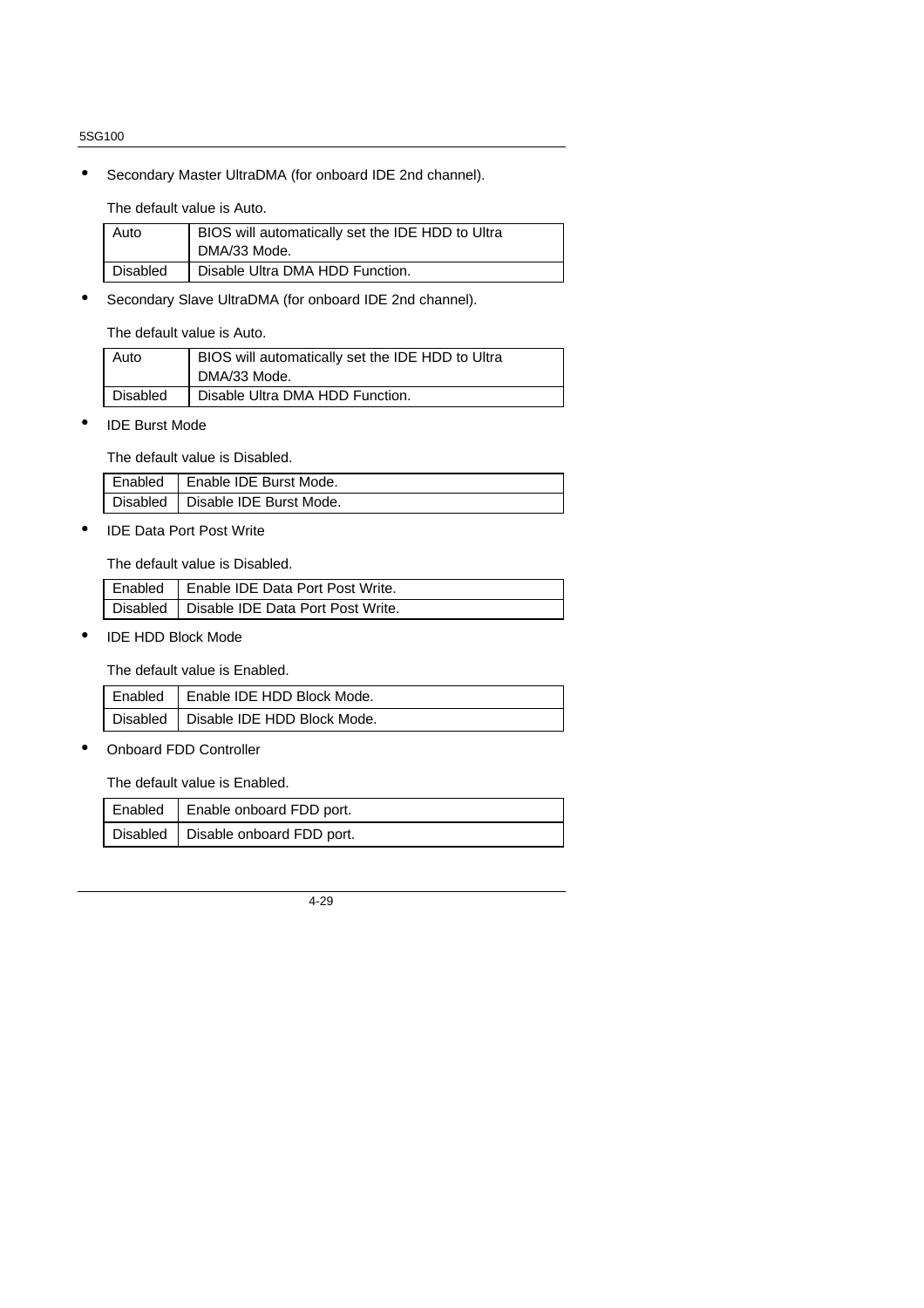• Onboard Serial Port 1

The default value is 3F8/IRQ4.

| Auto            | BIOS will automatically setup the port 1 address. |
|-----------------|---------------------------------------------------|
| 3F8/IRQ4        | Enable onboard Serial port 1 and address is 3F8.  |
| 2F8/IRQ3        | Enable onboard Serial port 1 and address is 2F8.  |
| 3E8/IRQ4        | Enable onboard Serial port 1 and address is 3E8.  |
| 2E8/IRQ3        | Enable onboard Serial port 1 and address is 2E8.  |
| <b>Disabled</b> | Disable onboard Serial port 1.                    |

• Onboard Serial Port 2

The default value is 2F8/IRQ3.

• Onboard Parallel port

The default value is 378/IRQ7.

| 378/IRQ7        | Enable onboard LPT port and address is 378/IRQ7. |
|-----------------|--------------------------------------------------|
| 278/IRQ5        | Enable onboard LPT port and address is 278/IRQ5. |
| 3BC/IRQ7        | Enable onboard LPT port and address is 3BC/IRQ7. |
| <b>Disabled</b> | Disable onboard LPT port.                        |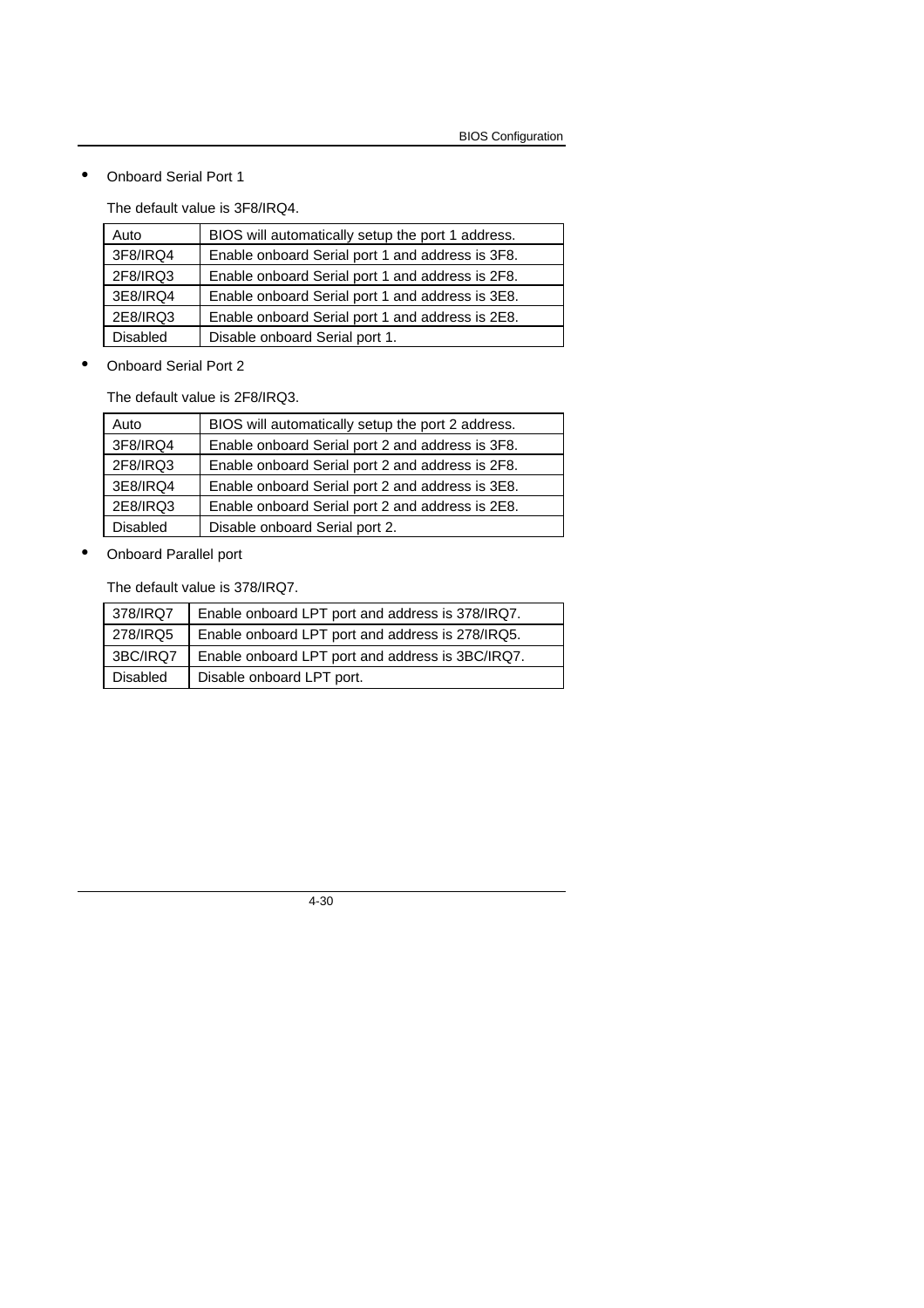• Onboard Parallel Mode

The default value is SPP.

| <b>SPP</b> | Using Parallel port as Normal Printer Port.            |
|------------|--------------------------------------------------------|
| EPP/SPP    | Using Parallel port as Enhanced Parallel Port / Normal |
|            | Printer Port.                                          |
| ECP        | Using Parallel port as Extended Capabilities Port.     |
| ECP/EPP    | Using Parallel port as Extended Capabilities Port      |
|            | mode/Enhanced Parallel Port.                           |

※ As ECP, ECP/EPP Mode is selected, two options can be defined:

- 1. ECP Mode use DMA: 3
- 2. ECP Mode use DMA: 1

※※※As EPP/SPP, ECP/EPP Mode is Selected, two options can be

defined:

- 1. Parallel Port EPP Type : EPP 1.9
- 2. Parallel Port EPP Type : EPP 1.7
- USB Controller

The default value is Enabled.

| <b>Disabled</b> | Disable USB Controller. |
|-----------------|-------------------------|
| Enabled         | Enable USB Controller.  |

• USB Keyboard Support

The default value is Disabled.

| Disabled | Disable USB Keyboard Support. |
|----------|-------------------------------|
| Enabled  | Enable USB Keyboard Support.  |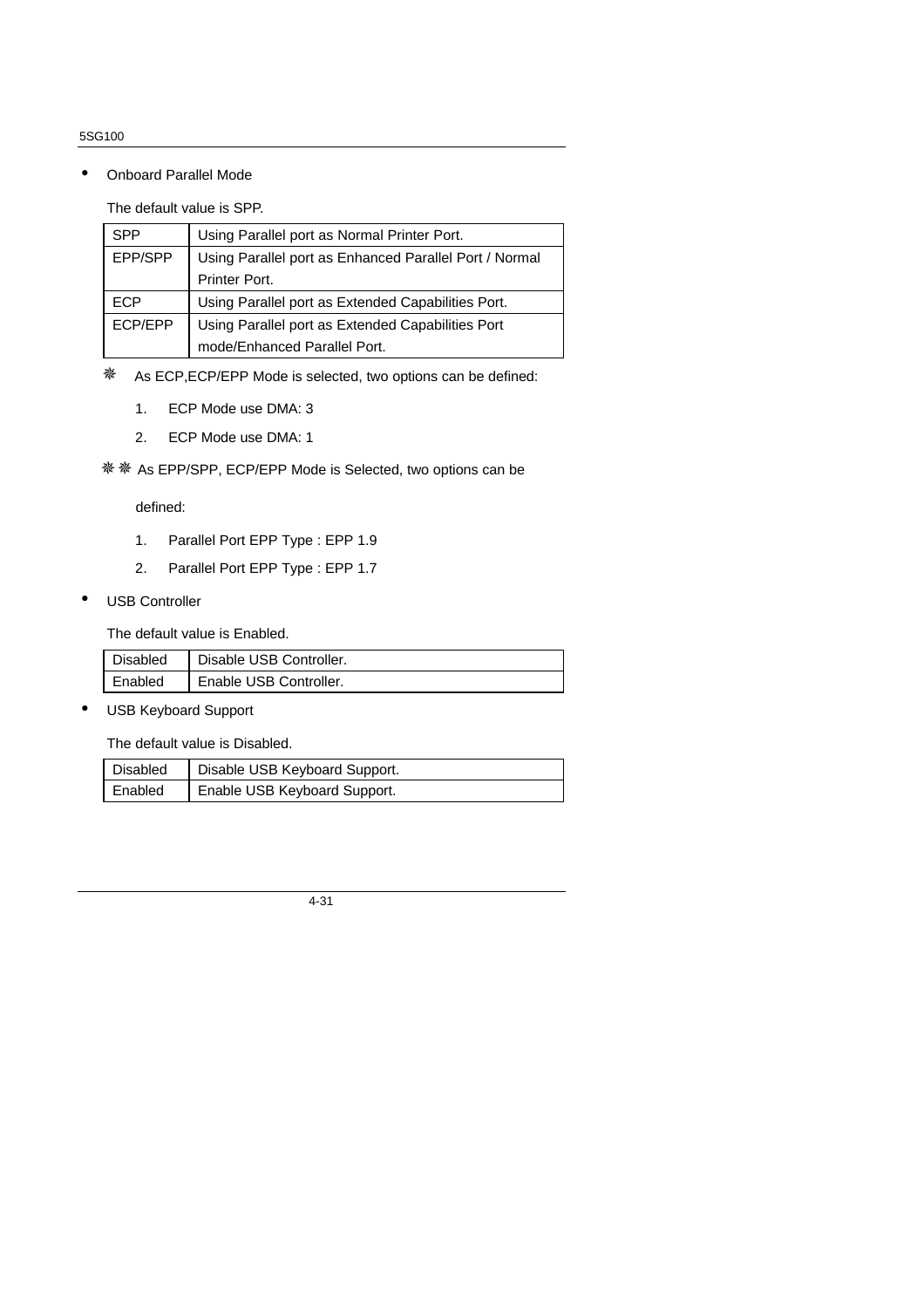• Power Button Over Ride

The default value is Instant Off.

| Instant Off | Press Soft PWR switch ON/OFF to POWER ON/OFF                  |
|-------------|---------------------------------------------------------------|
|             | Delay 4 Sec.   Press Soft PWR switch Over 4sec. to POWER OFF. |

• Ring Power Up Control

 $\mathsf I$ 

The default value is Enabled.

| Disabled | Disable Modem Ring-on. |
|----------|------------------------|
| Enabled  | Enable Modem Ring-on.  |

• KB Power ON Password

| Enter | Enter from 1 to 8 characters to set the Keyboard |
|-------|--------------------------------------------------|
|       | Password.                                        |

• Power Up by Alarm

The default value is Disabled.

| Disabled                        | Disable this function.                    |  |  |  |
|---------------------------------|-------------------------------------------|--|--|--|
| l Enabled                       | Enable alarm function to POWER ON system. |  |  |  |
| If the default value in Enabled |                                           |  |  |  |

If the default value is Enabled.

| Month Alarm:         | $NA.1 - 12$                              |  |  |  |  |  |
|----------------------|------------------------------------------|--|--|--|--|--|
| Date of Month Alarm: | $0 - 31$                                 |  |  |  |  |  |
| Week Alarm:          | *** SUN MON TUE WED THU FRI SAT<br>$***$ |  |  |  |  |  |
|                      | Off Off Off Off Off Off<br>∩ff           |  |  |  |  |  |
| Time (hh: mm: ss)    | $(0-23)$ : $(0-59)$ : $(0-59)$           |  |  |  |  |  |
| Alarm:               |                                          |  |  |  |  |  |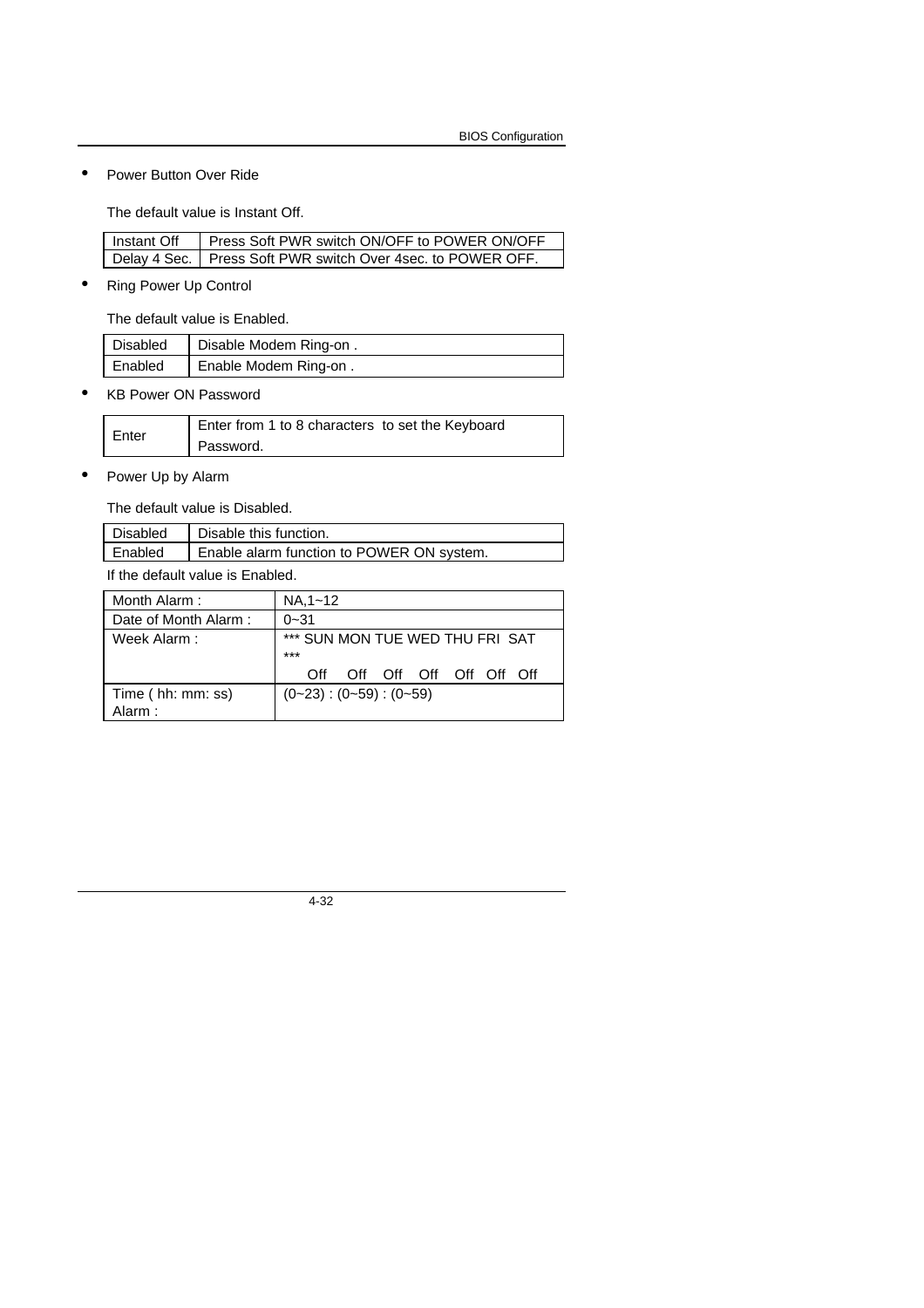#### **4.13. SUPERVISOR / USER PASSWORD**

When you select this function, the following message will appear at the center of the screen to assist you in creating a password.



ENTER PASSWORD

Figure 4.10: Password Setting

Type the password, up to eight characters, and press <Enter>. The password typed now will clear previously entered password from CMOS memory.

You will be asked to confirm the password. Type the password again and press <Enter>.

To disable password, just press <Enter> when you are prompted to enter password. A message will confirm the password being disabled. Once the password is disabled, the system will boot and you can enter Setup

freely. PASSWORD DISABLED

If you select System at Security Option of BIOS Features Setup Menu, you will be prompted for the password every time the system is rebooted or any time you try to enter Setup.

If you select Setup at Security Option of BIOS Features Setup Menu, you will be prompted only when you try to enter Setup.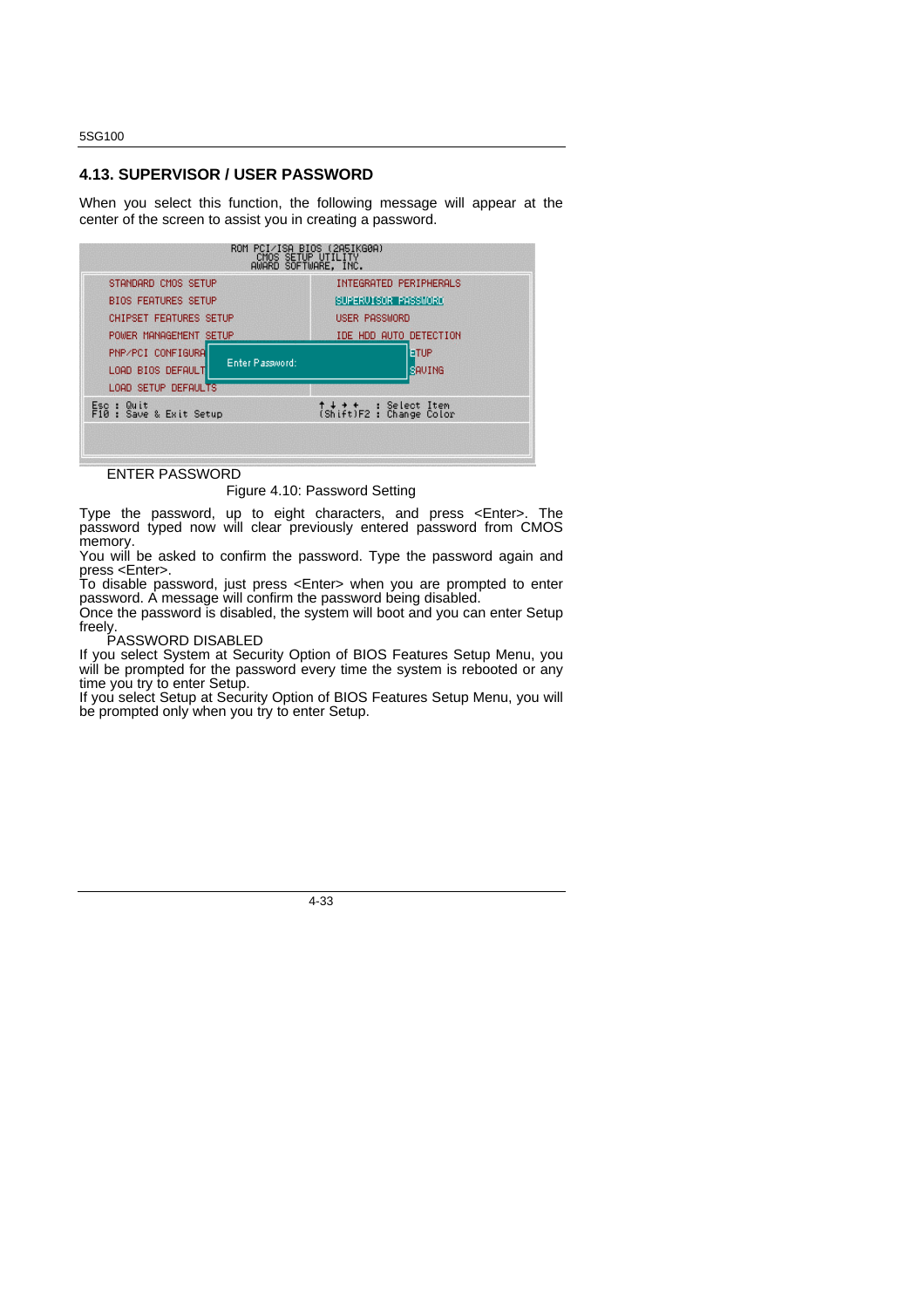#### **4.14. IDE HDD AUTO DETECTION**

| ROM PCI / ISA BIOS (2A69JGON)<br><b>IDE HDD AUTO DECTION</b><br>AWARD SOFTWARE, INC. |                         |     |      |    |          |      |    |               |
|--------------------------------------------------------------------------------------|-------------------------|-----|------|----|----------|------|----|---------------|
| HARD DISKS<br><b>TYPE</b><br>SIZE CYLS HEAD PRECOMP LANDZ SECTOR MODE                |                         |     |      |    |          |      |    |               |
| Primary Master :                                                                     |                         |     |      |    |          |      |    |               |
| Select Primary Master Option (N=Skip) :N                                             |                         |     |      |    |          |      |    |               |
| OPTION<br>HEAD PRECOMP LANDZ SECTOR MODE<br>SIZE<br><b>CYLS</b>                      |                         |     |      |    |          |      |    |               |
|                                                                                      | 1 ന                     | 521 | 530  | 32 | $\Omega$ | 1059 | 63 | <b>LBA</b>    |
|                                                                                      | 2                       | 521 | 1060 | 16 | 65535    | 1059 | 63 | <b>NORMAL</b> |
|                                                                                      | $\overline{\mathbf{3}}$ | 521 | 530  | 32 | 65535    | 1059 | 63 | LARGE         |
|                                                                                      |                         |     |      |    |          |      |    |               |
| Note: Some Oses (like SCO-UNIX) must use "NORMAL" for installation                   |                         |     |      |    |          |      |    |               |
| ESC : Skip                                                                           |                         |     |      |    |          |      |    |               |
| Figure 4.11: IDE HDD Auto Detection                                                  |                         |     |      |    |          |      |    |               |

Type "Y" will accept the H.D.D. parameter reported by BIOS.

Type "N" will keep the old H.D.D. parameter setup. If the hard disk cylinder NO. is over 1024, then the user can select LBA mode or LARGE mode for DOS partition LARGER than 528 MB.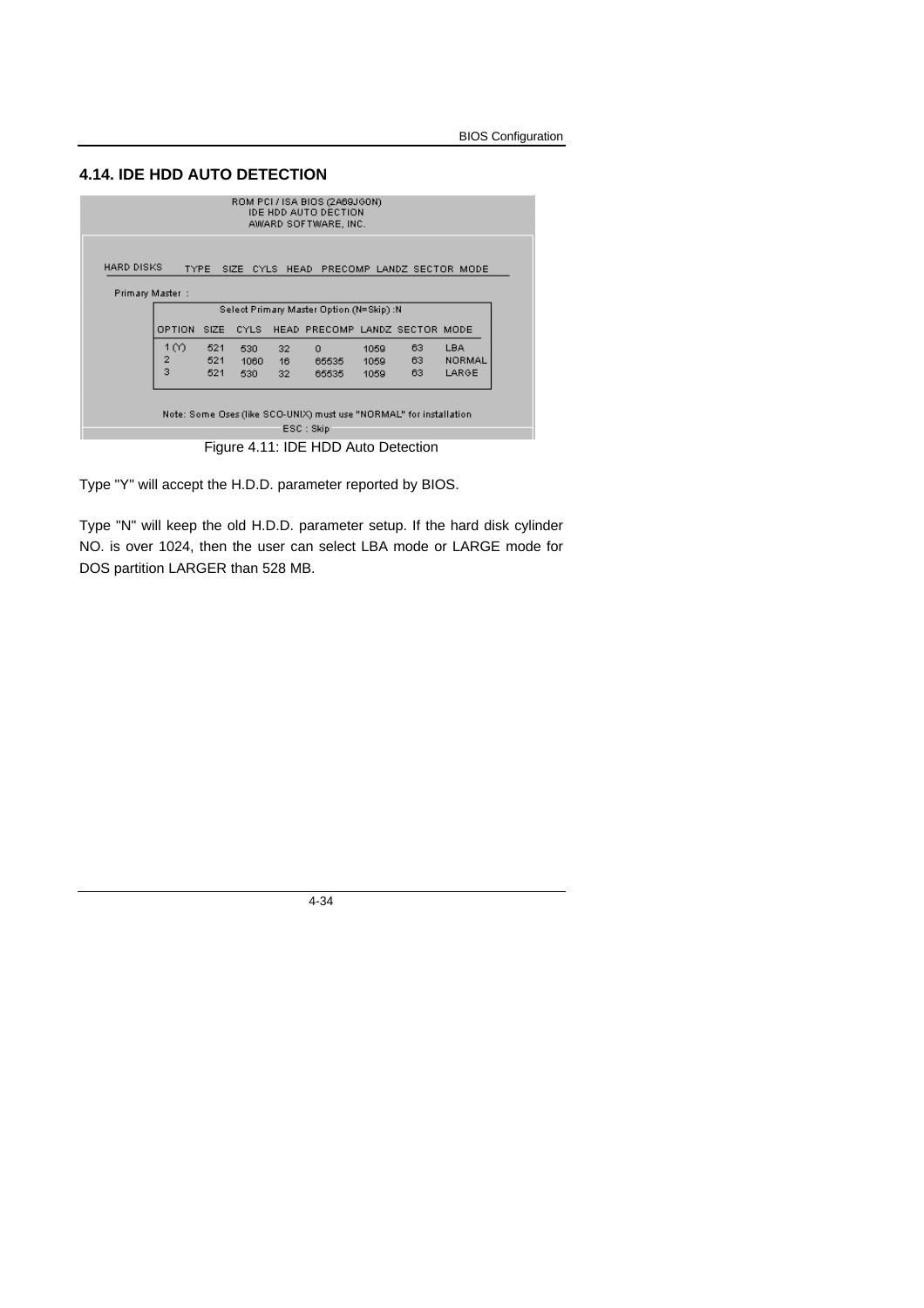#### **4.15. SAVE & EXIT SETUP**



Figure 4.12: Save & Exit Setup

Type "Y" will quit the Setup Utility and save the user setup value to RTC CMOS SRAM.

Type "N" will return to Setup Utility.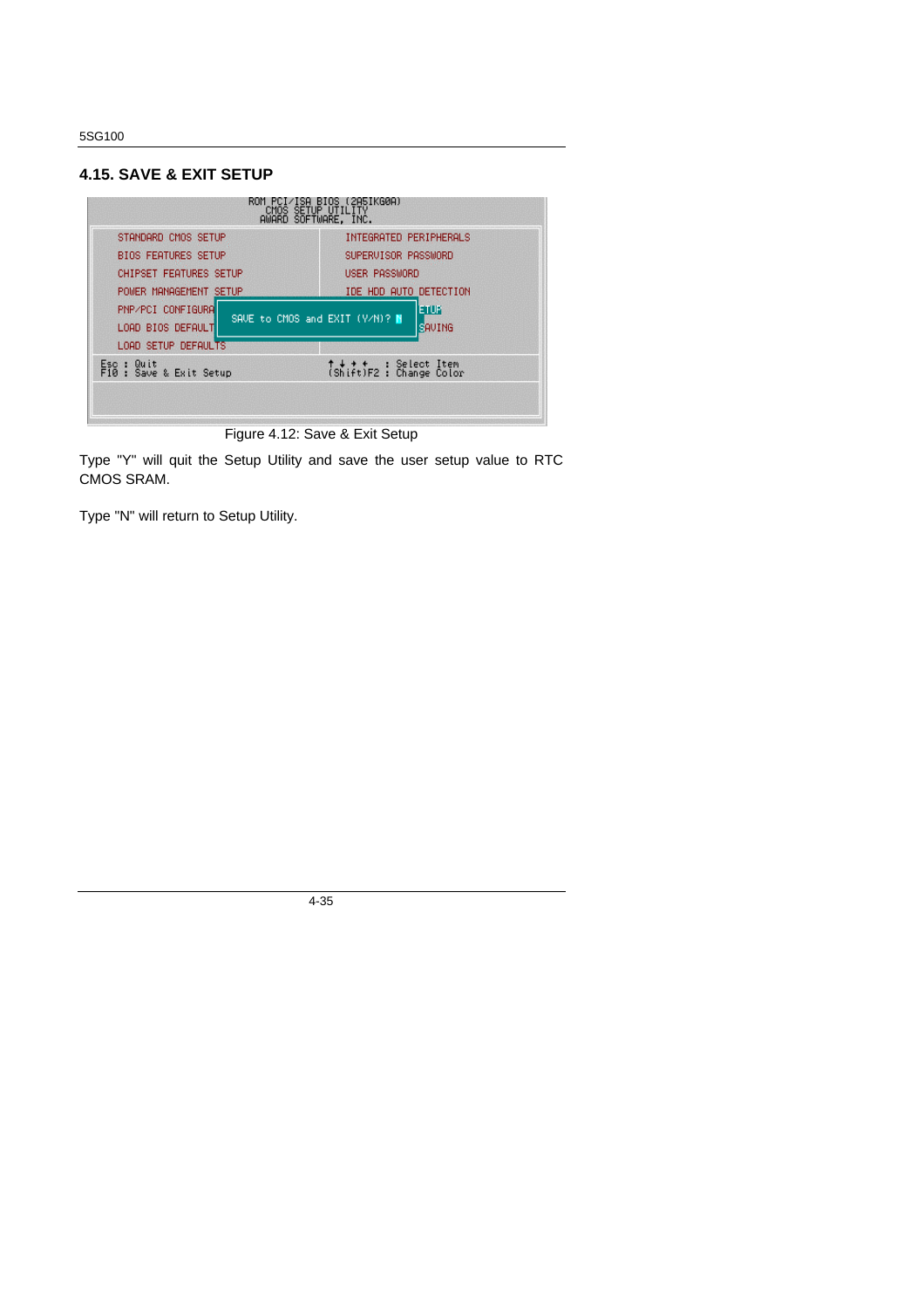#### **4.16. EXIT WITHOUT SAVING**



Figure 4.13: Exit Without Saving

Type "Y" will quit the Setup Utility without saving to RTC CMOS SRAM.

Type "N" will return to Setup Utility.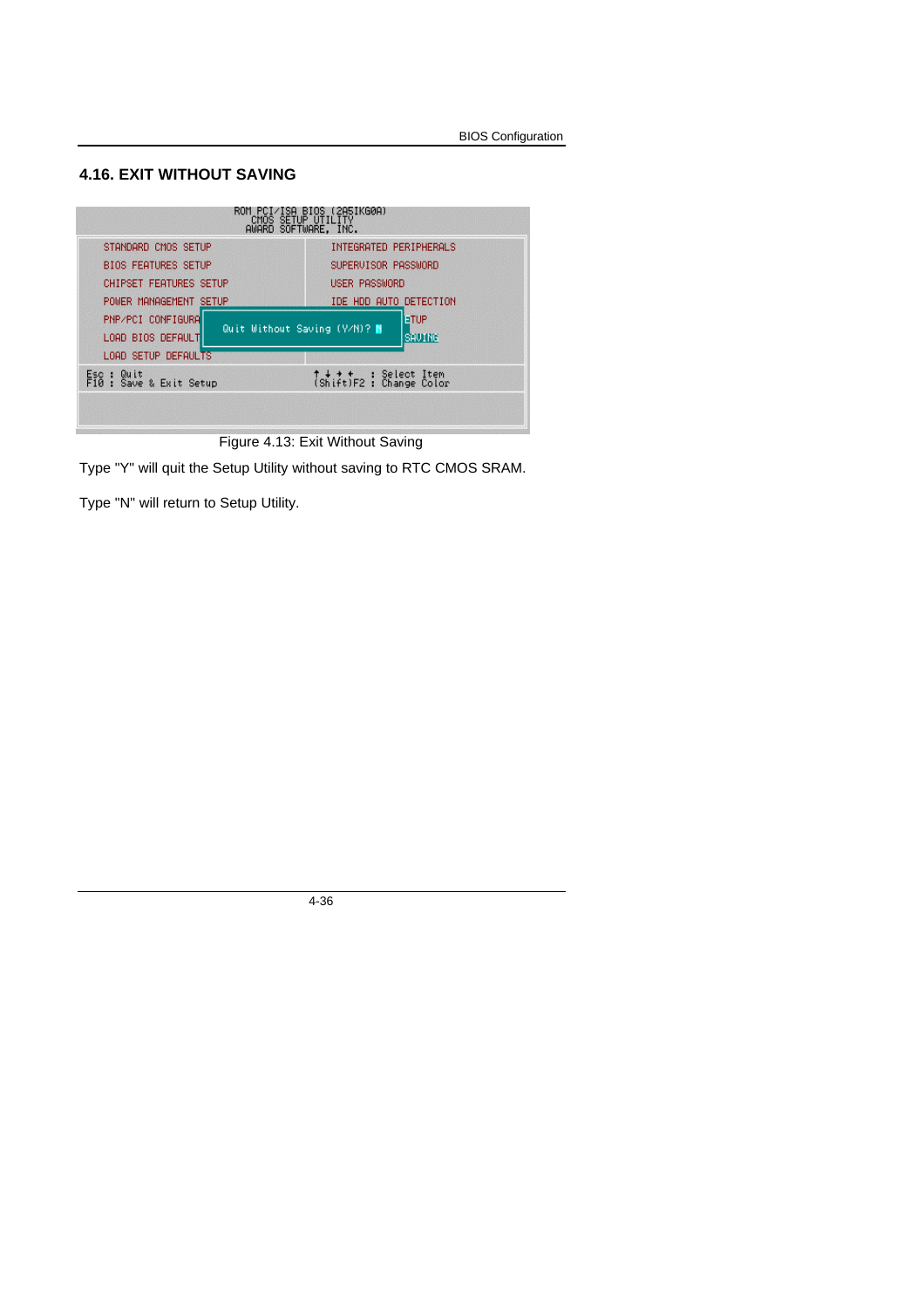

#### **FCC Compliance Statement:**

This equipment has been tested and found to comply with limits for a Class B digital device , pursuant to Part 15 of the FCC rules. These limits are designed to provide reasonable protection against harmful interference in residential installations. This equipment generates, uses, and can radiate radio frequency energy, and if not installed and used in accordance with the instructions, may cause harmful interference to radio communications. However, there is no guarantee that interference will not occur in a particular installation. If this equipment does

cause interference to radio or television equipment reception, which can be determined by turning the equipment off and on, the user is encouraged to try to correct the interference by one or more of the following measures:

-Reorient or relocate the receiving antenna

-Move the equipment away from the receiver

-Plug the equipment into an outlet on a circuit different from that to which the receiver is connected

-Consult the dealer or an experienced radio/television technician for additional suggestions

You are cautioned that any change or modifications to the equipment not expressly approve by the party responsible for compliance could void Your authority to operate such equipment.

This device complies with Part 15 of the FCC Rules. Operation is subjected to the following two conditions 1) this device may not cause harmful interference and 2) this device must accept any interference received, including interference that may cause undesired operation.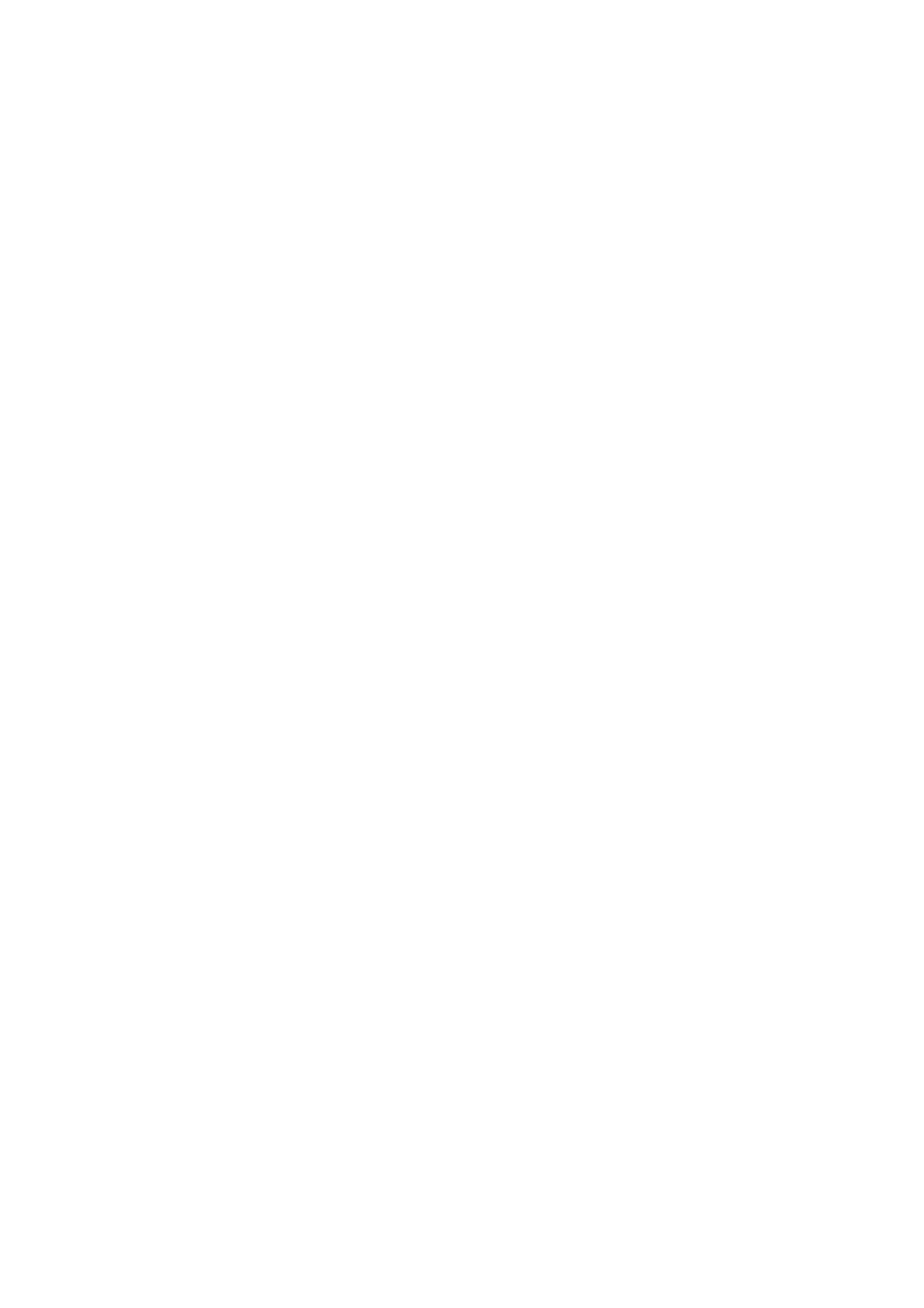# Declaration of Conformity We, Manufacturer/Importer (full address)

# **G.B.T. Technology Träding GMBH Ausschlager Weg 41, 1F, 20537 Hamburg, Germany**

declare that the product ( description of the apparatus, system, installation to which it refers)

**Mother Board** GA-586SG100

# is in conformity with<br>(reference to the specification under which conformity is declared)<br>in accordance with 89/336 EEC-EMC Directive

| EN 55011                                                                                                                                               | Limits and methods of measurement<br>of radio disturbance characteristics of<br>industrial, scientific and medical (ISM<br>high frequency equipment | EN 61000-3-2*<br>EN60555-2         | Disturbances in supply systems caused<br>by household appliances and similar<br>electrical equipment "Harmonics"            |  |  |  |  |  |
|--------------------------------------------------------------------------------------------------------------------------------------------------------|-----------------------------------------------------------------------------------------------------------------------------------------------------|------------------------------------|-----------------------------------------------------------------------------------------------------------------------------|--|--|--|--|--|
| EN55013                                                                                                                                                | Limits and methods of measurement<br>of radio disturbance characteristics of<br>broadcast receivers and associated<br>equipment                     | EN61000-3-3*<br>EN60555-3          | Disturbances in supply systems caused<br>by household appliances and similar<br>electrical equipment "Voltage fluctuations" |  |  |  |  |  |
| <b>EN 55014</b>                                                                                                                                        | Limits and methods of measurement<br>of radio disturbance characteristics of                                                                        | <b>X EN 50081-1</b>                | Generic emission standard Part 1:<br>Residual, commercial and light industry                                                |  |  |  |  |  |
|                                                                                                                                                        | household electrical appliances,<br>portable tools and similar electrical<br>apparatus                                                              | EN 50082-1<br>⋈                    | Generic immunity standard Part 1:<br>Residual, commercial and light industry                                                |  |  |  |  |  |
| <b>EN 55015</b>                                                                                                                                        | Limits and methods of measurement<br>of radio disturbance characteristics of<br>fluorescent lamps and luminaries                                    | EN 55081-2                         | Generic emission standard Part 2:<br>Industrial environment                                                                 |  |  |  |  |  |
| EN 55020                                                                                                                                               | Immunity from radio interference of<br>broadcast receivers and associated<br>equipment                                                              | EN 55082-2                         | Generic immunity standard Part 2:<br>Industrial environment                                                                 |  |  |  |  |  |
| <b>NEN 55022</b>                                                                                                                                       | Limits and methods of measurement<br>of radio disturbance characteristics of<br>information technology equipment                                    | <b>ENV 55104</b>                   | Immunity requirements for household<br>appliances tools and similar apparatus                                               |  |  |  |  |  |
| <b>DIN VDE 0855</b><br>part 10<br>part 12                                                                                                              | Cabled distribution systems; Equipment<br>for receiving and/or distribution from<br>sound and television signals                                    | EN 50091-2                         | EMC requirements for uninterruptible<br>power systems (UPS)                                                                 |  |  |  |  |  |
| $\boxtimes$ CE marking                                                                                                                                 |                                                                                                                                                     | $\epsilon$ (EC conformity marking) |                                                                                                                             |  |  |  |  |  |
| The manufacturer also declares the conformity of above mentioned product<br>with the actual required safety standards in accordance with LVD 73/23 EEC |                                                                                                                                                     |                                    |                                                                                                                             |  |  |  |  |  |
| EN 60065                                                                                                                                               | Safety requirements for mains operated<br>electronic and related apparatus for<br>household and similar general use                                 | EN 60950                           | Safety for information technology equipment<br>including electrical business equipment                                      |  |  |  |  |  |
| EN 60335                                                                                                                                               | Safety of household and similar<br>electrical appliances                                                                                            | EN 50091-1                         | General and Safety requirements for<br>uninterruptible power systems (UPS)                                                  |  |  |  |  |  |
|                                                                                                                                                        | Manufacturer/Importer                                                                                                                               |                                    |                                                                                                                             |  |  |  |  |  |
|                                                                                                                                                        | Rex Lin<br>Signature :                                                                                                                              |                                    |                                                                                                                             |  |  |  |  |  |
|                                                                                                                                                        | (Stamp)                                                                                                                                             | Date: July. 24, 1998               | Rex Lin<br>Name                                                                                                             |  |  |  |  |  |